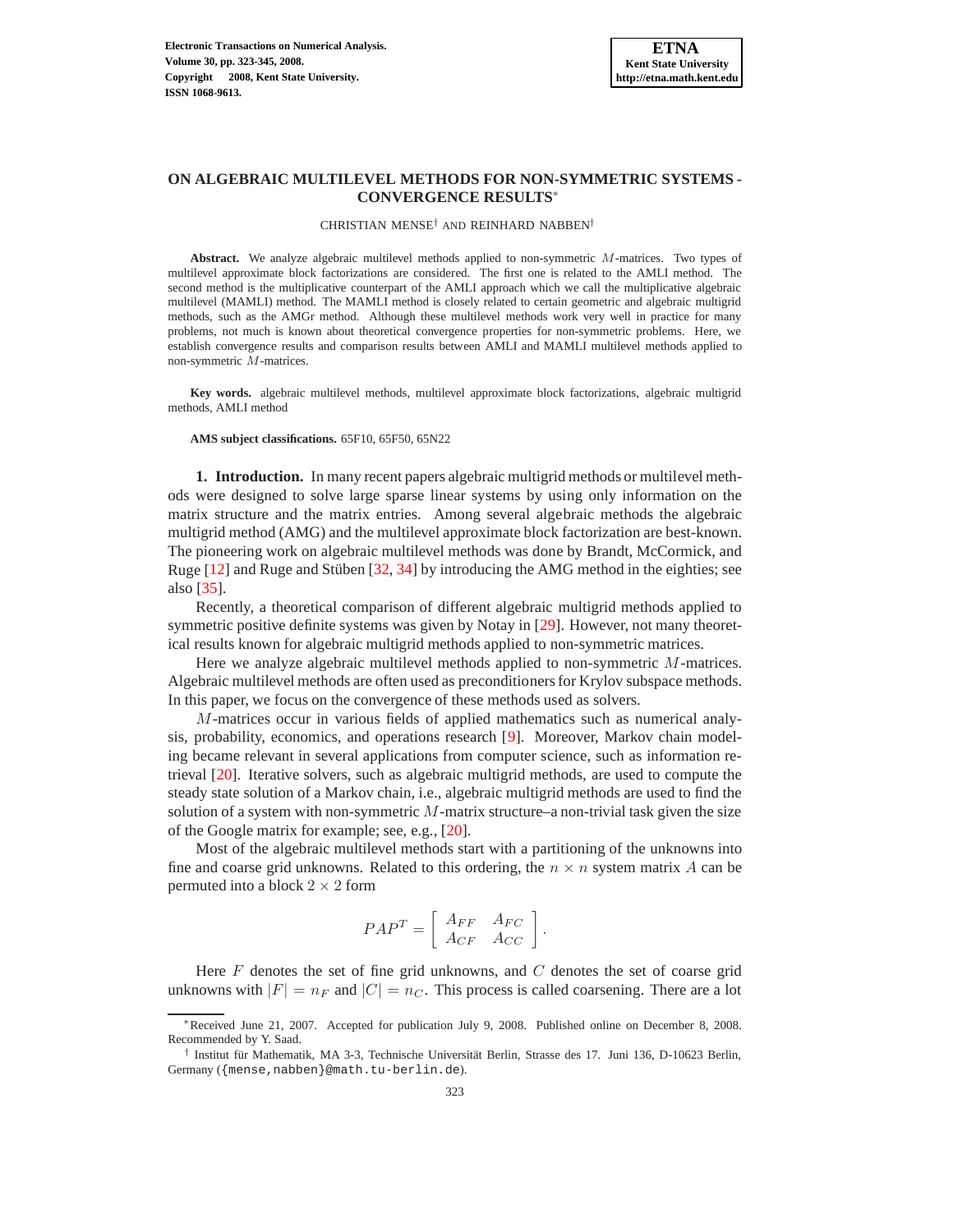of different algorithms and strategies to perform the above partitioning; see, e.g., [\[32,](#page-22-0) [22,](#page-21-3) [11,](#page-21-4) [39,](#page-22-4) [30\]](#page-22-5). The choice of the partitioning has a major influence on the convergence behavior of AMG methods. Here we assume that the coarsening is done already in some way. Thus, we assume that  $A$  is given by

(1.1) 
$$
A = \left[ \begin{array}{cc} A_{FF} & A_{FC} \\ A_{CF} & A_{CC} \end{array} \right].
$$

<span id="page-1-2"></span>If the submatrix  $A_{FF}$  is nonsingular, then A can be factorized as

$$
A = \begin{bmatrix} I_F & 0 \\ A_{CF} A_{FF}^{-1} & I_C \end{bmatrix} \begin{bmatrix} A_{FF} & 0 \\ 0 & S \end{bmatrix} \begin{bmatrix} I_F & A_{FF}^{-1} A_{FC} \\ 0 & I_C \end{bmatrix},
$$

where

$$
S := (A/A_{FF}) := A_{CC} - A_{CF}A_{FF}^{-1}A_{FC}
$$

is the Schur complement. If we now use an approximation  $\widetilde{A}_{FF}$  of  $A_{FF}$  and an approximation  $\widetilde{S}$  of S, or approximations of the inverses of these matrices, we obtain the matrix M with

<span id="page-1-0"></span>(1.2) 
$$
M = \begin{bmatrix} I_F & 0 \\ A_{CF} \widetilde{A}_{FF}^{-1} & I_C \end{bmatrix} \begin{bmatrix} \widetilde{A}_{FF} & 0 \\ 0 & \widetilde{S} \end{bmatrix} \begin{bmatrix} I_F & \widetilde{A}_{FF}^{-1} A_{FC} \\ 0 & I_C \end{bmatrix}.
$$

This factorization is known as an approximate two-level block factorization [\[29\]](#page-22-3). Various multilevel methods use this two-level block approximate factorization as a major tool; see, e.g., [\[4,](#page-21-5) [5,](#page-21-6) [2,](#page-21-7) [27,](#page-22-6) [7,](#page-21-8) [33\]](#page-22-7) and references in [\[29\]](#page-22-3). One of these methods is the AMLI method introduced by Axelsson and Vassilevski in  $[4, 5]$  $[4, 5]$ . With the use of the matrix  $M$  in [\(1.2\)](#page-1-0) one can define the stationary iteration given by the iteration matrix

<span id="page-1-1"></span>(1.3) 
$$
T_{AMLI} = I - M^{-1}A.
$$

Here the subscript AMLI is chosen with respect to the first use of this approximate block factorization by Axelsson and Vassilevski in the AMLI method. We point out that the AMLI method itself contains a lot more ingredients like, e.g., polynomial acceleration. Moreover, the AMLI method is designed originally in the framework of hierarchical bases to precondition the CG method.

For the iteration matrix  $T_{AMLI}$  in [\(1.3\)](#page-1-1), we obtain

$$
T_{AMLI} = I - \left( \begin{bmatrix} I_F & 0 \\ A_{CF} \tilde{A}_{FF}^{-1} & I_C \end{bmatrix} \begin{bmatrix} \tilde{A}_{FF} & 0 \\ 0 & \tilde{S} \end{bmatrix} \begin{bmatrix} I_F & \tilde{A}_{FF}^{-1} A_{FC} \\ 0 & I_C \end{bmatrix} \right)^{-1} A
$$
  
=  $I - \begin{bmatrix} -\tilde{A}_{FF}^{-1} A_{FC} \\ I_C \end{bmatrix} \tilde{S}^{-1} \begin{bmatrix} -A_{CF} \tilde{A}_{FF}^{-1} & I_C \end{bmatrix} A$   
-  $\begin{bmatrix} I_F \\ 0 \end{bmatrix} \tilde{A}_{FF}^{-1} \begin{bmatrix} I_F & 0 \end{bmatrix} A.$ 

Using the restriction and prolongation operators

<span id="page-1-3"></span>
$$
(1.4) \quad \widetilde{R} := \begin{bmatrix} -A_{CF}\widetilde{A}_{FF}^{-1} & I_C \end{bmatrix}, \qquad \widetilde{P}^T := \begin{bmatrix} -\widetilde{A}_{FF}^{-1}A_{FC} \\ I_C \end{bmatrix}, \qquad \widehat{R}^T := \begin{bmatrix} I_F \\ 0 \end{bmatrix}
$$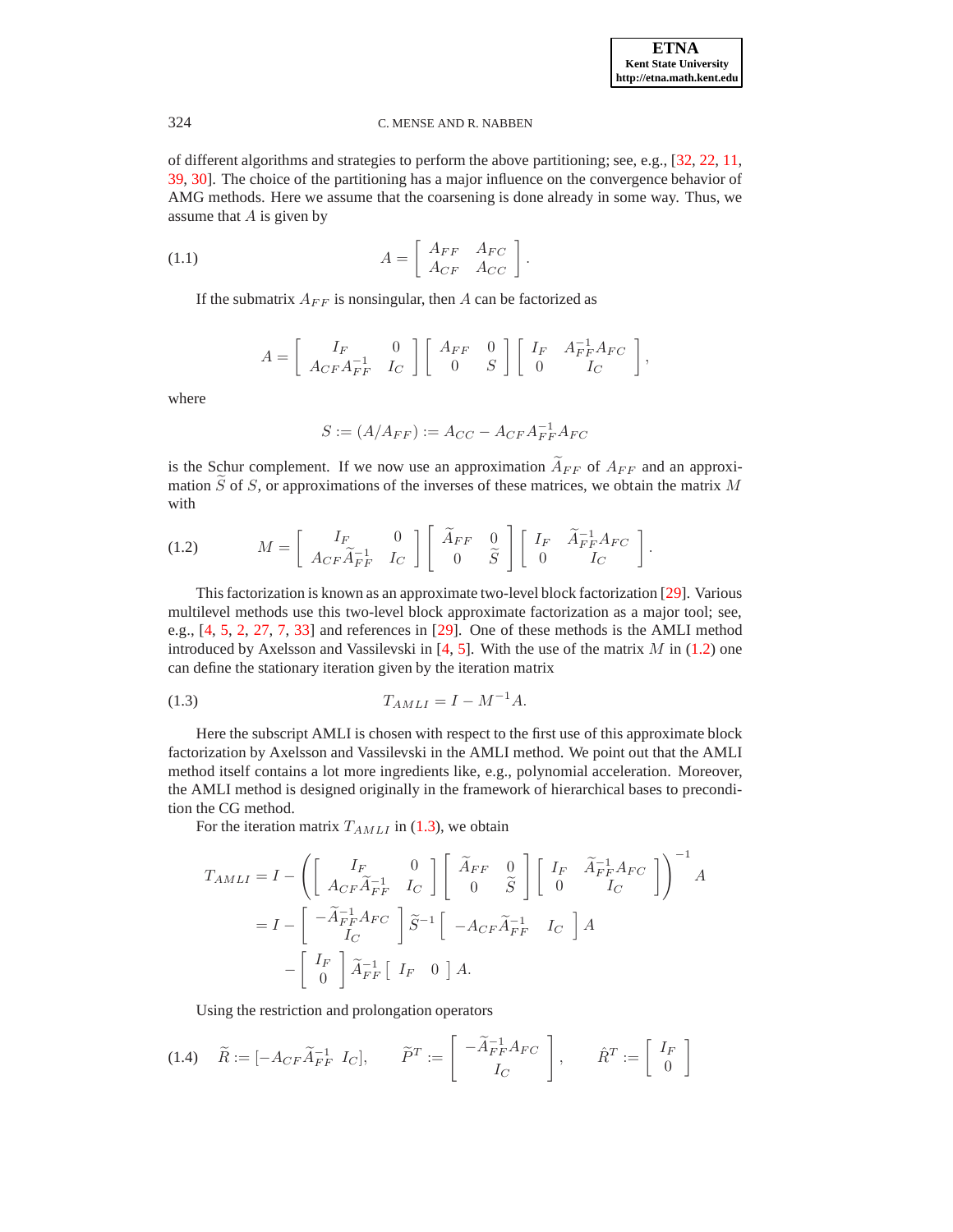and the matrices

(1.5) 
$$
P_1 := \widetilde{P}^T \widetilde{S}^{-1} \widetilde{R} A \quad \text{and} \quad P_2 := \widehat{R}^T \widetilde{A}_{FF}^{-1} \widehat{R} A,
$$

one obtains

<span id="page-2-1"></span>(1.6) 
$$
T_{AMLI} = I - \widetilde{P}^T \widetilde{S}^{-1} \widetilde{R} A - \hat{R}^T \widetilde{A}_{FF}^{-1} \widehat{R} A = I - P_1 - P_2.
$$

Thus,  $T_{AMLI}$  can be written as an additive Schwarz method with inexact local solves; see [\[41,](#page-22-8) [19,](#page-21-9) [36\]](#page-22-9) for details about Schwarz methods.

Hence, the matrices  $T_{AMLI}$  and M in [\(1.2\)](#page-1-0) are constructed by an inexact block factorization, i.e., by using a *product* of matrices. The iteration given by  $T_{AMLI}$  therefore can be regarded as a multiplicative method [\[4,](#page-21-5) [5\]](#page-21-6). Moreover, there are also some other versions of the original AMLI method. These methods do not use the inexact block factorization in  $(1.2)$ and are based on a block-diagonal preconditioner. Therefore, these AMLI versions are called additive methods [\[1,](#page-21-10) [3\]](#page-21-11).

On the other hand TAMLI can be written as an *additive* Schwarz method. To avoid confusion here, we will use the terminology *AMLI approach* for the inexact block factorization in  $(1.2)$  and the resulting iterative method. Moreover, we consider this AMLI approach as an additive Schwarz approach.

For some problems it is known that the multiplicative Schwarz method converges faster than the additive Schwarz method  $[17, 26]$  $[17, 26]$  $[17, 26]$ . So it is natural to consider a related multiplicative approach. The multiplicative version, which we call the MAMLI method or MAMLI approach [\[24\]](#page-21-13), is then given by

<span id="page-2-0"></span>
$$
T_{MAMLI} = (I - P_1)(I - P_2)
$$
  
\n
$$
= (I - \tilde{P}^T \tilde{S}^{-1} \tilde{R} A)(I - \hat{R}^T \tilde{A}_{FF}^{-1} \hat{R} A)
$$
  
\n
$$
= \left(I - \begin{bmatrix} -\tilde{A}_{FF}^{-1} A_{FC} \\ I_C \end{bmatrix} \tilde{S}^{-1} \begin{bmatrix} -A_{CF} \tilde{A}_{FF}^{-1} & I_C \end{bmatrix} A \right)
$$
  
\n
$$
\cdot \left(I - \begin{bmatrix} I_F \\ 0 \end{bmatrix} \tilde{A}_{FF}^{-1} \begin{bmatrix} I_F & 0 \end{bmatrix} A \right).
$$

There are two other methods that are closely related to the multiplicative version. The first one is the reverse MAMLI method (RMAMLI). The other one is the symmetrized MAMLI method (SMAMLI) [\[24\]](#page-21-13). These variants are defined in terms of their iteration matrices given by

<span id="page-2-2"></span>(1.8) 
$$
T_{RMAMLI} = (I - P_2)(I - P_1)
$$

and

<span id="page-2-3"></span>(1.9) 
$$
T_{SMAMLI} = (I - P_2)(I - P_1)(I - P_2).
$$

The multiplicative versions are closely related to certain geometric and algebraic multigrid methods. The factor  $I - P_2$  in [\(1.7\)](#page-2-0) can be seen as a relaxation or smoothing step, while  $I - P_1$  in [\(1.7\)](#page-2-0) is a coarse grid correction. In particular, the MAMLI method can be viewed as a two-level  $V(1,0)$  cycle, the RMAMLI method as a two-level  $V(0,1)$ , and the SMAMLI method as a two-level  $V(1,1)$  cycle with fine-grid only relaxation and special restriction and coarse grid operators. In the AMLI approach, the smoother and the coarse grid correction operator are combined in an additive way, while in the MAMLI approach, this is done in a multiplicative way. Hence, the MAMLI approach is closer to the original multigrid schemes.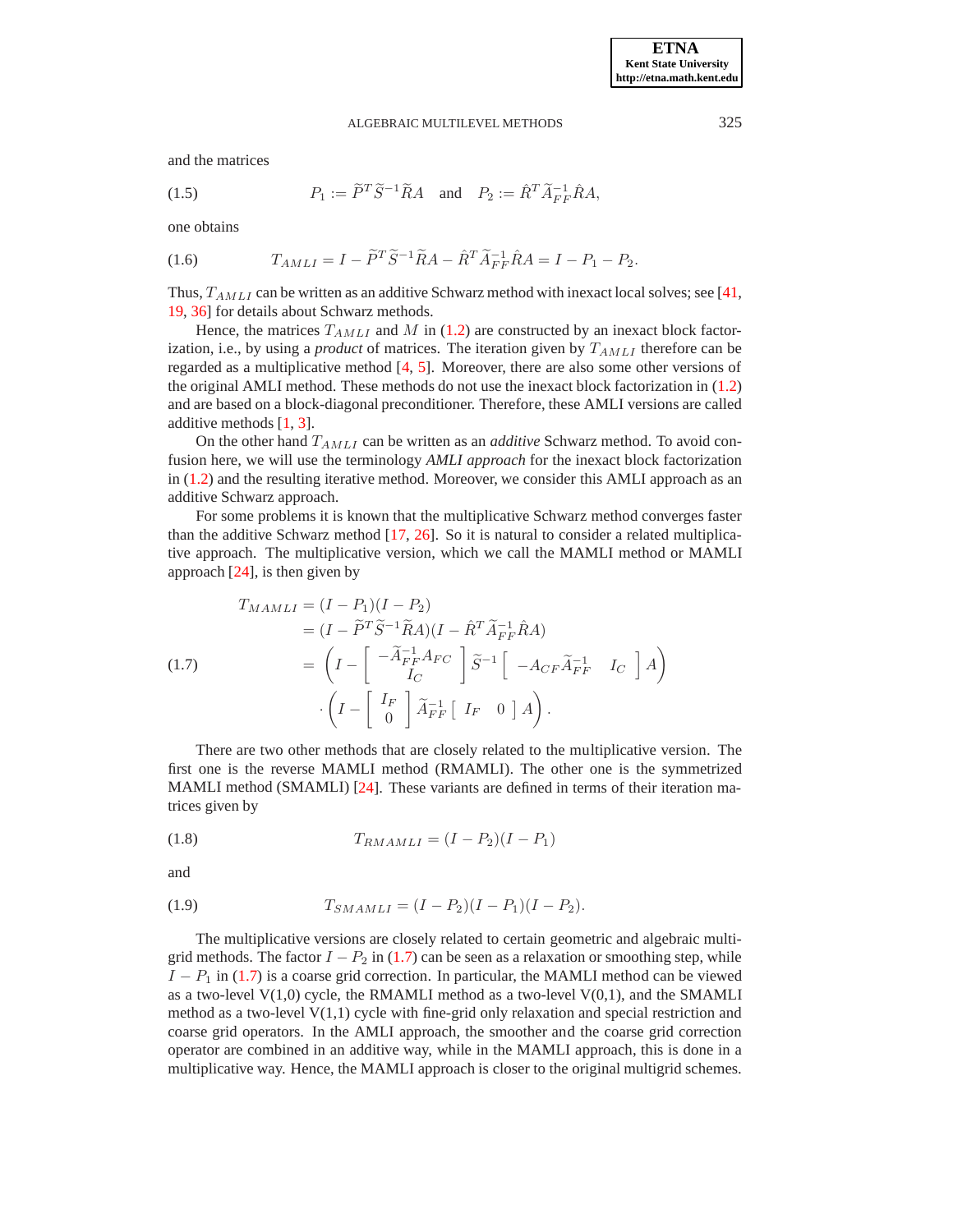Nevertheless, general additive multigrid methods have been successfully developed in the last decades [\[10,](#page-21-14) [18,](#page-21-15) [37\]](#page-22-11).

There is also a close relationship between the MAMLI techniques and the AMGr method introduced by MacLachlan, Manteuffel, and McCormick in [\[21\]](#page-21-16). AMGr uses fine-grid only relaxation, similar restriction operators, and Schur complements also. In [\[21\]](#page-21-16) convergence results and bounds for the rate of convergence are established for the AMGr method applied to symmetric positive definite matrices.

There exist a lot of theoretical results for the AMLI method used as a solver or as a preconditioner for the CG method [\[4,](#page-21-5) [5,](#page-21-6) [27,](#page-22-6) [2,](#page-21-7) [6,](#page-21-17) [13,](#page-21-18) [14\]](#page-21-19). However, the theoretical results can be applied to symmetric positive definite matrices only. Notay gives in [\[28\]](#page-22-12) some results for the multilevel approximate block factorization applied to some special non-symmetric M-matrices which arise from a specific discretization of a certain PDE. However, so far a general convergence analysis of the AMLI approach for a wide class of non-symmetric matrices is still missing. In this paper we give convergence results for the above mentioned AMLI approach applied to arbitrary non-symmetric  $M$ -matrices. Moreover, we will establish a detailed convergence theory for the MAMLI, RMAMLI and SMAMLI methods applied to non-symmetric M-matrices. By a recursive use of the above described two-level techniques one can easily construct the corresponding multilevel methods. For these multilevel methods convergence results are also established in this paper.

Of course, the choice of the coarsening algorithm used to get the partitioning in  $(1.1)$  has a major influence on the convergence behavior. In this paper, we assume that this partitioning is done already in an arbitrary way. We want to focus on the convergence behavior for general partitionings and will compare different multilevel methods starting with the same partitioning. Our convergence results are independent of the coarsening technique that is used.

Recently, additive and multiplicative Schwarz methods for non-symmetric matrices were analyzed in [\[16,](#page-21-20) [8,](#page-21-21) [26\]](#page-22-10). In these papers an algebraic convergence theory for the additive and multiplicative Schwarz methods was introduced. This theory yields several convergence results and comparison results. However, this theory includes only special restriction and prolongation operators, which are used in domain decomposition methods. This theory can not be applied to multilevel or multigrid methods. In contrast to [\[16,](#page-21-20) [8,](#page-21-21) [26\]](#page-22-10), we use and analyze more general restriction and prolongation operators here.

The paper is organized as follows. In the next section we give some notation and recall some well-known results. Section [3](#page-5-0) describes the properties of the approximations that we are using in the block factorization. In Section [4](#page-7-0) we establish convergence and comparison results for two-level methods, while in Section [5](#page-15-0) these results are extended to multilevel methods.

**2. Notation and well-known results.** A matrix B is nonnegative (positive), denoted  $B \ge 0$  ( $B > 0$ ), if its entries are nonnegative (positive). We say that  $B \ge C$  if  $B - C \ge 0$ , and similarly with the strict inequality. These definitions carry over to vectors. A matrix  $A$  is a Z-matrix if its off-diagonal elements are non-positive. A Z-matrix  $\ddot{A}$  is called a nonsingular M-matrix if it is monotone, i.e.,  $A^{-1} \geq 0$ . It follows that if A and B are nonsingular Mmatrices and  $A \geq B$ , then  $A^{-1} \leq B^{-1}$  [\[9,](#page-21-1) [38\]](#page-22-13). By  $\rho(B)$  we denote the spectral radius of the matrix B.

We say  $(M, N)$  is a splitting of A if  $A = M - N$  and M is nonsingular. A splitting is regular if  $M^{-1} \ge 0$  and  $N \ge 0$ ; it is weak regular of the first type if  $M^{-1} \ge 0$  and  $M^{-1}N \geq 0$  [\[9,](#page-21-1) [38,](#page-22-13) [40\]](#page-22-14).

Here, we consider stationary iterative methods to solve  $Ax = b$ . These methods start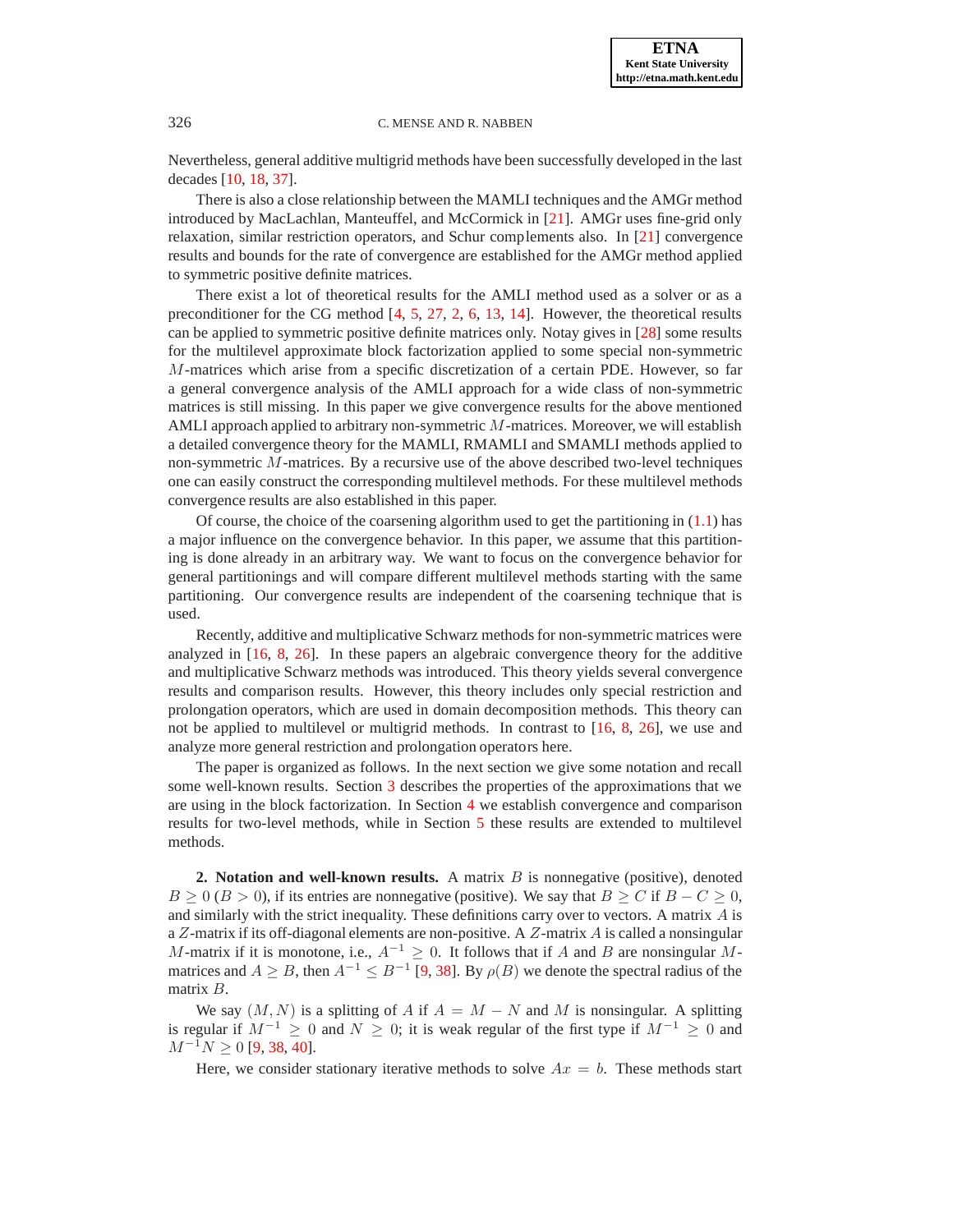with a vector  $x^{(0)}$  and build a sequence of vectors  $x^{(i+1)}$  such that

(2.1) 
$$
x^{(i+1)} = Tx^{(i)} + c \text{ for } i = 1, 2, ...
$$

The matrix T is called iteration matrix. If  $\rho(T) < 1$  then, there exists a unique splitting  $(M, N)$  such that  $T = M^{-1}N$ . This splitting is given by  $M = A(I - T)^{-1}$  and  $N = M - A$ . We say that  $T$  is induced by this splitting  $(M, N)$ .

Related to the partitioning of A in [\(1.1\)](#page-1-2), we will denote by I the  $n \times n$  identity matrix and with  $I_F$  and  $I_C$  the  $n_F \times n_F$  and  $n_C \times n_C$  the identity matrix, respectively.

For  $A = [a_{i,j}] \in \mathbb{R}^{n \times n}$  we define the matrices  $diag(A), triu(A)$  and  $tril(A) \in \mathbb{R}^{n \times n}$ by

$$
(diag(A))_{i,j} = \begin{cases} a_{i,j} & \text{for } i = j \\ 0 & \text{otherwise,} \end{cases}
$$

$$
(tril(A))_{i,j} = \begin{cases} a_{i,j} & \text{for } i \ge j \\ 0 & \text{otherwise,} \end{cases}
$$

$$
(triu(A))_{i,j} = \begin{cases} a_{i,j} & \text{for } i \le j \\ 0 & \text{otherwise.} \end{cases}
$$

Next we recall the definition of the weighted max-norm. Given a positive vector  $w \in \mathbb{R}^n$ , denoted  $w > 0$ , the weighted max-norm is defined for any  $y \in \mathbb{R}^n$  as  $||y||_w = \max_{j=1,\dots,n} |\frac{1}{w_j}|$  $\frac{1}{w_j}y_j$ . The corresponding matrix norm is defined as  $||T||_w = \sup_{||x||_w=1} ||Tx||_w$  and the following lemma holds.

LEMMA 2.1. *Let*  $A \in \mathbb{R}^{n \times n}$ , *be nonnegative*,  $w \in \mathbb{R}^n$ ,  $w > 0$ , and  $\gamma > 0$  such that

<span id="page-4-1"></span>(2.2) Aw ≤ γw.

*Then,*  $||A||_w \leq \gamma$ . *If the inequality in* [\(2.2\)](#page-4-0) *is strict, then the bound on the norm is also strict. Moreover,*

<span id="page-4-0"></span>
$$
||A||_{w} = \max_{i=1...n} \frac{(Aw)_i}{w_i}.
$$

*Proof.* See, e.g.,[\[15\]](#page-21-22). **□** 

Most of our estimates hold for all positive vectors w of the form  $w = A^{-1}e$ , where e is any positive vector, i.e., for any positive vector  $w$  such that  $Aw$  is positive. In particular, this would hold for an M-matrix A and  $e = (1, \ldots, 1)^T$ , i.e., with  $w = A^{-1}e$  being the row sums of  $A^{-1}$ .

Moreover, we need the following well-known properties of M-matrices.

<span id="page-4-3"></span><span id="page-4-2"></span>THEOREM 2.2. Let  $A \in \mathbb{R}^{n \times n}$  be a nonsingular Z-matrix. A is a nonsingular M-matrix *if and only if either of the following conditions holds:*

- *There exist two nonsingular monotone matrices*  $B_1, B_2$ *, such that*  $B_1 \leq A \leq B_2$ *.*
- *Each principal submatrix of* A *is a nonsingular* M*-matrix.*

*Proof.* See, e.g., [\[9\]](#page-21-1). □

THEOREM 2.3. Let  $A \in \mathbb{R}^{n \times n}$  be a nonsingular M-matrix partitioned as

$$
A=\left[\begin{array}{cc} A_{FF} & A_{FC} \\ A_{CF} & A_{CC} \end{array}\right]
$$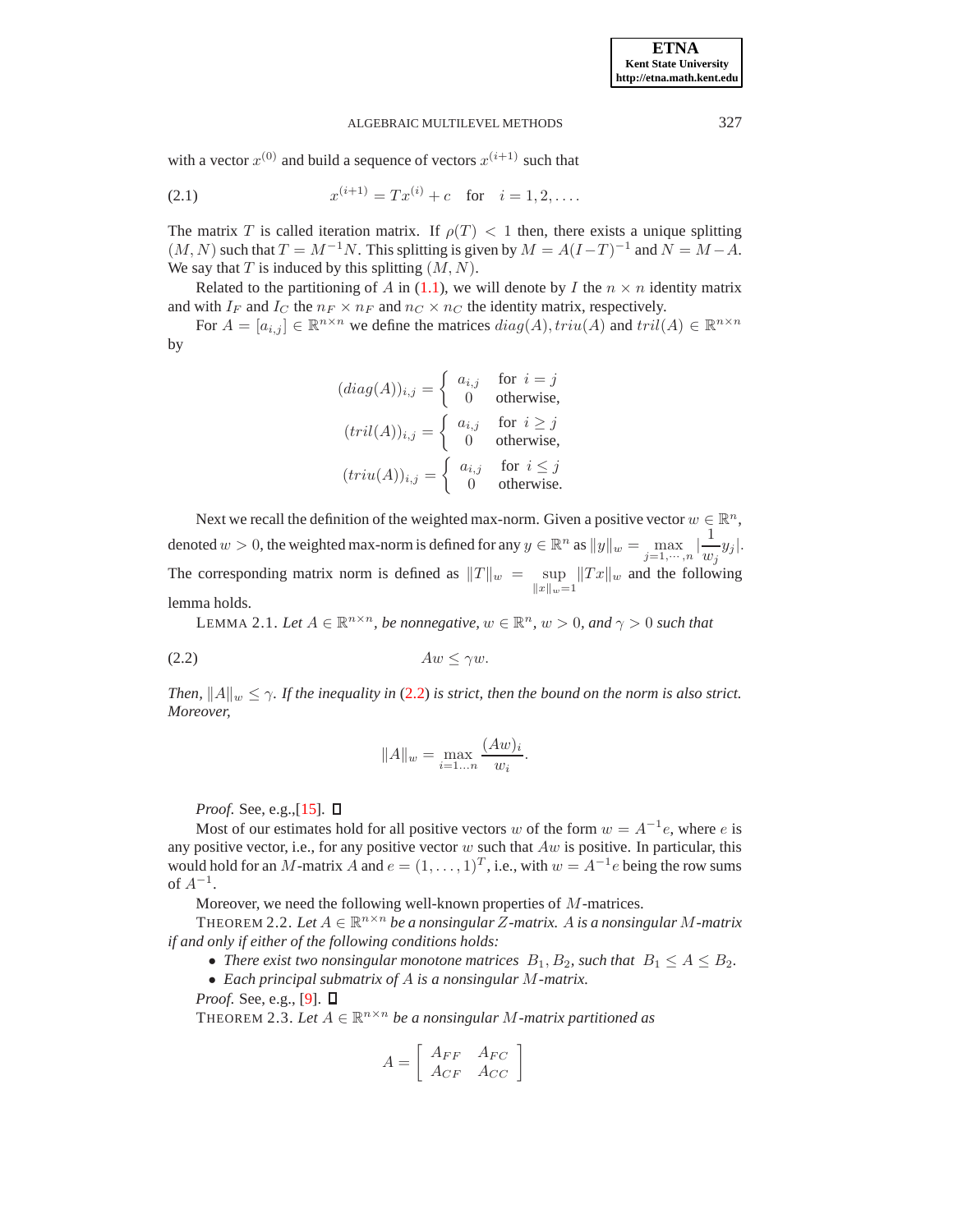*where*  $A_{FF}$  ∈  $\mathbb{R}^{s \times s}$  *and*  $A_{CC}$  ∈  $\mathbb{R}^{n-s \times n-s}$  *for some*  $s$  ∈ {1, ..., *n* − 1}*. Then the Schur complement*

$$
(A/A_{FF}) = A_{CC} - A_{CF}A_{FF}^{-1}A_{FC}
$$

*is a nonsingular* M*-matrix.*

*Proof.* See, e.g., [\[9\]](#page-21-1). **D** 

<span id="page-5-7"></span>LEMMA 2.4. *Let* A *be a nonsingular* M*-matrix and let* (M, N) *be a weak regular splitting of first type. Then*

$$
M^{-1} \leq A^{-1} .
$$

*Proof.* See, e.g., [\[40,](#page-22-14) Theorem 3.2]. **D** 

<span id="page-5-5"></span>LEMMA 2.5. Let A be a nonsingular M-matrix. Let M be a Z-matrix such that  $M \geq A$ . *Then,*  $(M, M - A)$  *is a regular splitting, and therefore a weak regular splitting, of* A.

*Proof.* Since M is a Z-matrix and  $M \geq A$ , M is an M-matrix; see [\[9\]](#page-21-1). The statement then follows immediately from the definitions of a weak regular and regular splittings.  $\Box$ 

<span id="page-5-0"></span>**3. The approximations.** Of course, the quality of the approximations  $\tilde{A}_{FF}$  of  $A_{FF}$ and  $S$  of  $S$  used in the inexact multilevel block factorizations will be important for the convergence behavior. Here we use the following properties of the approximations to prove convergence of the AMLI approach.

<span id="page-5-1"></span>ASSUMPTION 3.1. *Let* A *be a nonsingular (non-symmetric)* M*-matrix and let* A *be partitioned in the following* 2 × 2 *block structure*

$$
A = \left[ \begin{array}{cc} A_{FF} & A_{FC} \\ A_{CF} & A_{CC} \end{array} \right].
$$

Furthermore, let  $\tilde{A}_{FF}$  and  $\tilde{S}$  be chosen such that the splittings  $\left(\widetilde{A}_{FF}, \widetilde{A}_{FF} - A_{FF}\right)$  and  $\left(\widetilde{S}, \widetilde{S}-(A/\widetilde{A}_{FF})\right)$  are weak regular of first type, i.e.,

<span id="page-5-3"></span>(3.1) 
$$
\widetilde{A}_{FF}^{-1} \ge 0 \quad \text{and} \quad I_F - \widetilde{A}_{FF}^{-1} A_{FF} \ge 0,
$$

*and*

<span id="page-5-4"></span>(3.2) 
$$
\widetilde{S}^{-1} \geq 0 \quad \text{and} \quad I_C - \widetilde{S}^{-1}(A/\widetilde{A}_{FF}) \geq 0.
$$

*Here*  $(A/\widetilde{A}_{FF})$  *is defined by*  $(A/\widetilde{A}_{FF}) := A_{CC} - A_{CF}\widetilde{A}_{FF}^{-1}A_{FC}$ *.* 

For the multiplicative versions we use a slightly modified set of approximations.

<span id="page-5-2"></span>ASSUMPTION 3.2. *Let* A *be a nonsingular (non-symmetric)* M*-matrix and let* A *be partitioned in the following* 2 × 2 *block structure*

$$
A = \left[ \begin{array}{cc} A_{FF} & A_{FC} \\ A_{CF} & A_{CC} \end{array} \right].
$$

Furthermore, let  $\tilde{A}_{FF}$  and  $\tilde{S}$  be chosen such that the splittings  $\left(\widetilde{A}_{FF},\widetilde{A}_{FF}-A_{FF}\right)$  and  $\left(\widetilde{S},\widetilde{S}-\widetilde{R}A\widetilde{P}^T\right)$ *are weak regular of first type, i.e.,*

<span id="page-5-6"></span>(3.3) 
$$
\widetilde{A}_{FF}^{-1} \ge 0 \quad \text{and} \quad I_F - \widetilde{A}_{FF}^{-1} A_{FF} \ge 0,
$$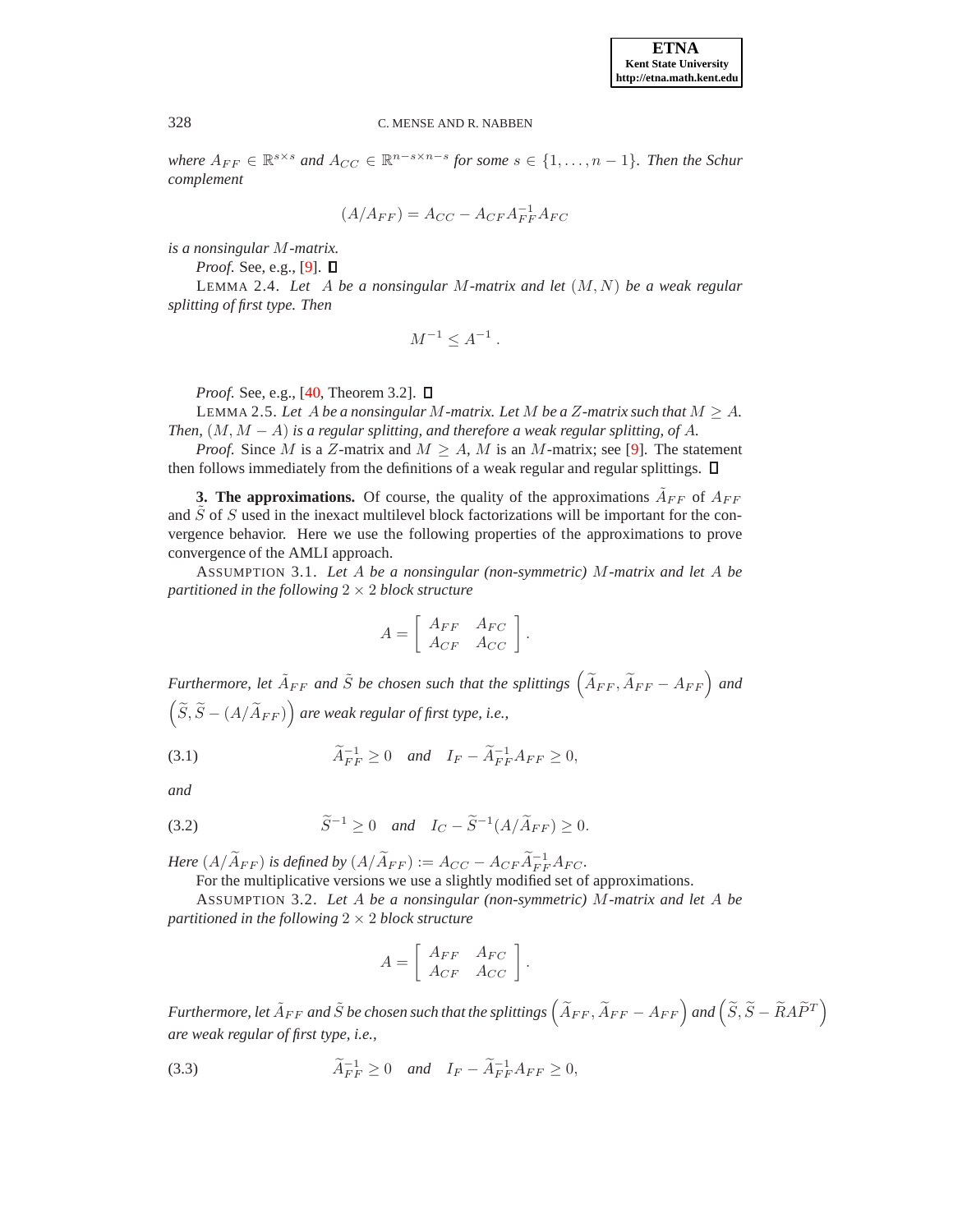*and*

<span id="page-6-0"></span>(3.4) 
$$
\widetilde{S}^{-1} \geq 0 \quad \text{and} \quad I_C - \widetilde{S}^{-1}(\widetilde{R}A\widetilde{P}^T) \geq 0,
$$

*where*  $\widetilde{R}$  *and*  $\widetilde{P}^T$  *are given as in* [\(1.4\)](#page-1-3)*.* 

Here we point out that these assumptions or properties, which we require for the approximations, are very weak. We will give examples of these approximations at the end of this section. Note that no special coarsening or no special partitioning of the matrix A are needed to find these kinds of approximations.

If we compare Assumptions [3.1](#page-5-1) and [3.2,](#page-5-2) we see that the only difference is the condition for the approximation  $S$ .

Using the relation

$$
\widetilde{R}A\widetilde{P}^T=A_{CC}-A_{CF}\left(2\widetilde{A}_{FF}^{-1}-\widetilde{A}_{FF}^{-1}A_{FF}\widetilde{A}_{FF}^{-1}\right)A_{FC},
$$

<span id="page-6-1"></span>we will see in the following proposition, that Assumption [3.2](#page-5-2) is weaker than Assumption [3.1.](#page-5-1)

PROPOSITION 3.3. *Assumption [3.1](#page-5-1) implies Assumption [3.2.](#page-5-2) In other words, if Assumption [3.1](#page-5-1) holds, then Assumption [3.2](#page-5-2) is fulfilled also.*

*Proof.* We only have to prove that equation [\(3.1\)](#page-5-3) together with equation [\(3.2\)](#page-5-4) imply equation [\(3.4\)](#page-6-0). Hence, let the splittings  $(\hat{A}_{FF}, \tilde{A}_{FF} - A_{FF})$  and  $(\tilde{S}, \tilde{S} - (A/\tilde{A}_{FF}))$  be weak regular of first type. Since

$$
\widetilde{R}A\widetilde{P}^T = A_{CC} - A_{CF}\left(2\widetilde{A}_{FF}^{-1} - \widetilde{A}_{FF}^{-1}A_{FF}\widetilde{A}_{FF}^{-1}\right)A_{FC},
$$

we obtain

$$
I_C - \widetilde{S}^{-1}\widetilde{R}A\widetilde{P}^T = I_C - \widetilde{S}^{-1}\left(A_{CC} - A_{CF}\left(2\widetilde{A}_{FF}^{-1} - \widetilde{A}_{FF}^{-1}A_{FF}\widetilde{A}_{FF}^{-1}\right)A_{FC}\right)
$$
  
\n
$$
= I_C - \widetilde{S}^{-1}\left(A_{CC} - A_{CF}\widetilde{A}_{FF}^{-1}A_{FC}\right)
$$
  
\n
$$
+ \widetilde{S}^{-1}A_{CF}\left(\widetilde{A}_{FF}^{-1} - \widetilde{A}_{FF}^{-1}A_{FF}\widetilde{A}_{FF}^{-1}\right)A_{FC}
$$
  
\n
$$
= I_C - \widetilde{S}^{-1}\left(A/\widetilde{A}_{FF}\right) + \widetilde{S}^{-1}A_{CF}\left(I_F - \widetilde{A}_{FF}^{-1}A_{FF}\right)\widetilde{A}_{FF}^{-1}A_{FC}.
$$

Using the splitting property of  $\widetilde{A}_{FF}$  and  $\widetilde{S}$  and the sign pattern of the M-matrix A, we obtain

$$
I_C - \widetilde{S}^{-1} \widetilde{R} A \widetilde{P}^T \ge 0.
$$

Hence, the splitting  $\left(\widetilde{S}, \widetilde{S} - \widetilde{R}A\widetilde{P}^T\right)$  is weak regular of first type.

Note that in both Assumptions there is a coupling between the approximations  $\overline{A_{FF}}$ and  $S$ , but it is very mild. Indeed, starting with an  $M$ -matrix  $A$ , the approximations given by the Jacobi and the Gauss-Seidel methods and the incomplete LU-factorization are admissible approximations, for example. To see this, one has to use Lemma [2.5.](#page-5-5) Thus admissible choices for  $A_{FF}$  are

$$
\widetilde{A}_{FF} = diag(A_{FF}),
$$
\n
$$
\widetilde{A}_{FF} = tril(A_{FF}),
$$
\n
$$
\widetilde{A}_{FF} = triu(A_{FF}),
$$
\n
$$
\widetilde{A}_{FF} = \widetilde{L}\widetilde{U}.
$$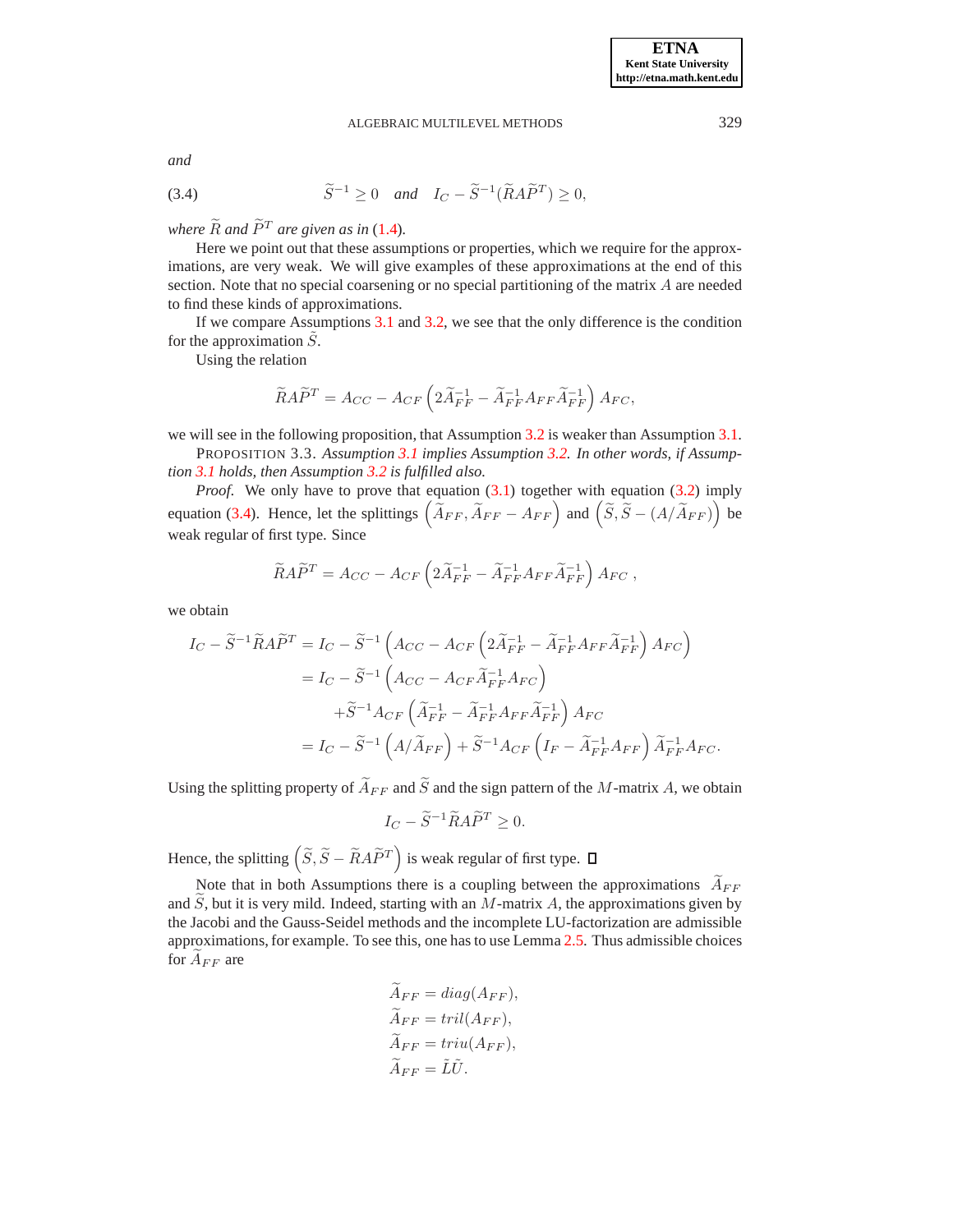Here,  $\tilde{L}$  and  $\tilde{U}$  are the factors of an incomplete LU factorization of  $A_{FF}$  [\[23\]](#page-21-23).

We will show in Theorem [5.2](#page-16-0) that

$$
\widetilde{R}A\widetilde{P}^T = \left[ \begin{array}{cc} -A_{CF}\widetilde{A}_{FF}^{-1} & I \end{array} \right] A \left[ \begin{array}{c} -\widetilde{A}_{FF}^{-1}A_{FC} \\ I \end{array} \right]
$$

is a nonsingular M-matrix, if  $(\widetilde{A}_{FF}, \widetilde{A}_{FF} - A_{FF})$  is a weak regular splitting, i.e., one of the above choices is used as an approximation of  $A_{FF}$ . Hence, the following approximations  $\widetilde{S}$ fulfill our Assumption [3.2,](#page-5-2)

$$
\widetilde{S} = \widetilde{R}A\widetilde{P}^T,
$$
  
\n
$$
\widetilde{S} = diag(\widetilde{R}A\widetilde{P}^T),
$$
  
\n
$$
\widetilde{S} = tril(\widetilde{R}A\widetilde{P}^T),
$$
  
\n
$$
\widetilde{S} = \hat{L}\hat{U},
$$

where  $\hat{L}$  and  $\hat{U}_{\tilde{C}}$  are the factors of an incomplete LU factorization of  $\tilde{R}A\tilde{P}^T$ . Moreover (see Theorem [5.2\)](#page-16-0),  $\widetilde{S}$  can be chosen as

$$
\widetilde{S} = (A/\widetilde{A}_{FF}),
$$
  
\n
$$
\widetilde{S} = A_{CC},
$$
  
\n
$$
\widetilde{S} = diag(A_{CC}),
$$

to fulfill Assumptions [3.1](#page-5-1) and [3.2.](#page-5-2)

Hence, the Assumptions [3.1](#page-5-1) and [3.2](#page-5-2) allow a wide variety of approximations and all kinds of approximations used in practice seem to be included. We will show that all of these approximations and splittings result in convergent methods. However, specific splittings may lead to convergence bounds that are dependent on the properties of the splitting.

Next, let us compare our approximations with those used in the theoretical analysis of approximate multilevel block factorization applied to symmetric positive definite systems. A frequently used assumption is that

<span id="page-7-1"></span>(3.5)  $\widetilde{A}_{FF} - A_{FF}$  is symmetric positive semidefinite;

see, e.g., [\[4,](#page-21-5) [2,](#page-21-7) [29\]](#page-22-3). This assumption also can be expressed with the help of splittings as we did with our assumptions above. Equation [\(3.5\)](#page-7-1) implies that the splitting  $(A_{FF}, A_{FF} - A_{FF})$ is a P-regular splitting of  $A_{FF}$ . P-regular splittings are introduced by Ortega in [\[31\]](#page-22-15); see also [\[25\]](#page-22-16). A splitting  $A = M - N$  is called P-regular if  $M<sup>T</sup> + N = M + M<sup>T</sup> - A$  is positive definite. Note that a splitting of a symmetric positive definite matrix  $A$  is P-regular if and only if  $||I - M^{-1}A||_A < 1$ ; see [\[42\]](#page-22-17).

Hence, the usual assumption for symmetric positive definite systems can be written in terms of P-regular splittings. Note, however, that there is in general no link between P-regular splittings and weak regular splittings.

<span id="page-7-0"></span>**4. Two-level convergence-results.** We start this section with a fundamental proposition which is the main tool in our convergence analysis.

PROPOSITION 4.1. Let  $A \in \mathbb{R}^{n \times n}$  be a nonsingular M-matrix. If

- <span id="page-7-2"></span>•  $C \in \mathbb{R}^{n \times n}$  *is nonnegative,*
- I − CA *is nonnegative,*
- C *has no zero row,*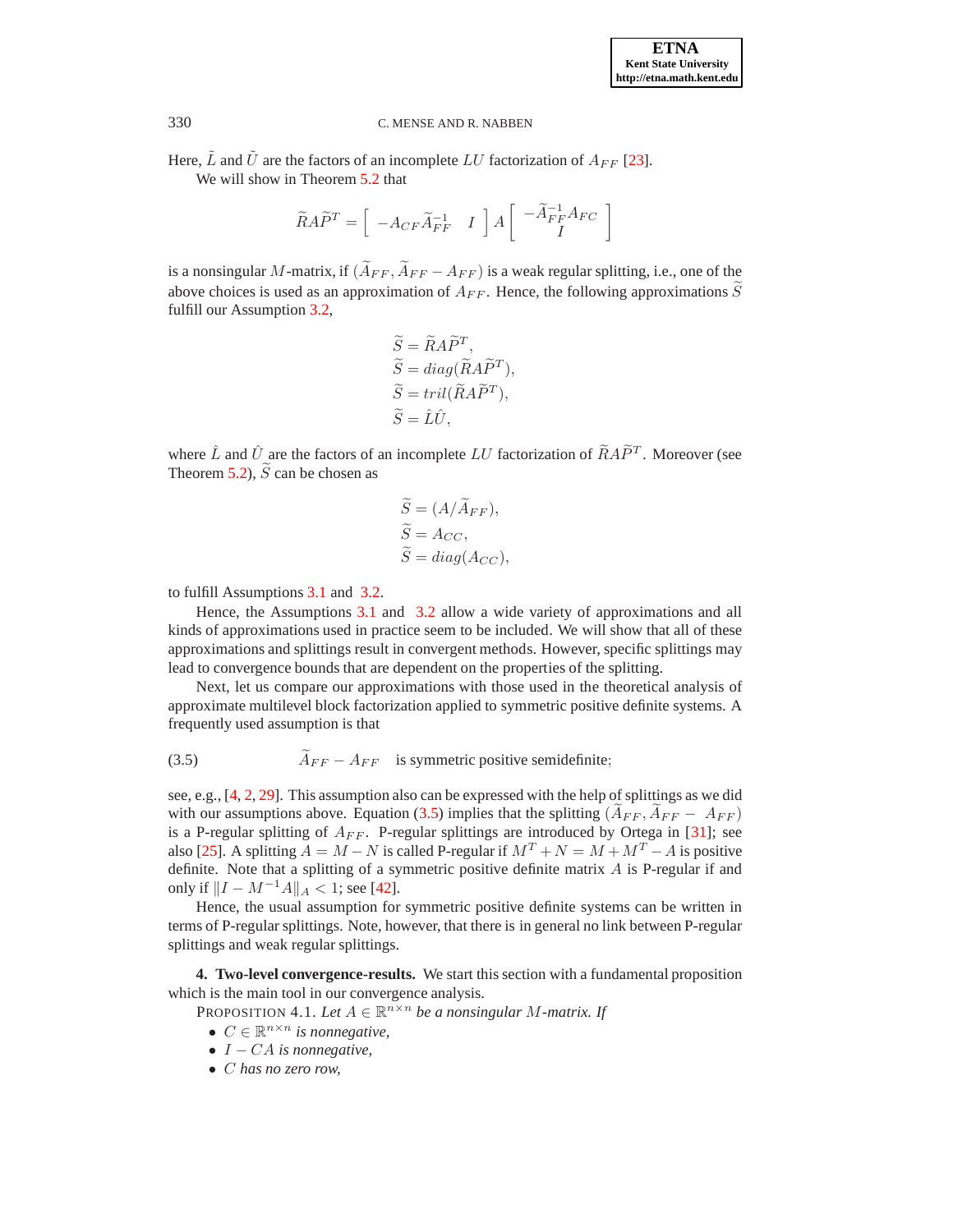*then* C is nonsingular and the splitting  $(C^{-1}, C^{-1} - A)$  of A is weak regular of first type. *Moreover,*

$$
\rho(I - CA) \le ||I - CA||_w < 1,
$$

where  $w := A^{-1}e$  for an arbitrary positive vector  $e \in \mathbb{R}^n$ .

*Proof.* Let  $e \in \mathbb{R}^n$  be an arbitrary positive vector. Then  $Ce$  is also positive. Since A is a nonsingular M-matrix the inverse  $A^{-1}$  is nonnegative and has no zero row. Therefore the vector  $w := A^{-1}e$  is positive as well. Using these properties, we get

$$
0 \le (I - CA) w = w - CAA^{-1}e = w - Ce < w.
$$

Due to Lemma [2.1,](#page-4-1) this leads to

<span id="page-8-0"></span>(4.1) 
$$
\rho(I - CA) \leq ||I - CA||_{w} < 1.
$$

Now assume, that C is singular. Then there exists a nonzero vector z with  $Cz = 0$ . Let  $A^{-1}z = y$ . Then

$$
(I - CA)y = y - Cz = y.
$$

But this contradicts  $(4.1)$  $(4.1)$  $(4.1)$ . Hence, C is nonsingular. The splitting properties then follow directly from the assumptions.  $\square$ 

In the following, we consider  $T_{AMLI}$  as given in [\(1.6\)](#page-2-1).

<span id="page-8-1"></span>LEMMA 4.2. *Let Assumption [3.1](#page-5-1) be satisfied, i.e.,* A *is a nonsingular* M*-matrix partitioned as in* [\(1.1\)](#page-1-2) *and the splittings*  $(\widetilde{A}_{FF}, \widetilde{A}_{FF} - A_{FF})$  *and*  $(\widetilde{S}, \widetilde{S} - (A/\widetilde{A}_{FF}))$  *are weak regular of first type. Then*

$$
T_{AMLI}\geq 0.
$$

*Proof*. A computation leads to

$$
T_{AMLI} = I - \begin{bmatrix} \tilde{A}_{FF}^{-1} & 0 \\ 0 & 0 \end{bmatrix} \begin{bmatrix} A_{FF} & A_{FC} \\ A_{CF} & A_{CC} \end{bmatrix}
$$
  
\n
$$
- \begin{bmatrix} -\tilde{A}_{FF}^{-1}A_{FC} \\ I_C \end{bmatrix} \tilde{S}^{-1} \begin{bmatrix} -A_{CF}\tilde{A}_{FF}^{-1} & I_C \end{bmatrix} \begin{bmatrix} A_{FF} & A_{FC} \\ A_{CF} & A_{CC} \end{bmatrix}
$$
  
\n
$$
= I - \begin{bmatrix} \tilde{A}_{FF}^{-1}A_{FF} & \tilde{A}_{FF}^{-1}A_{FC} \\ 0 & 0 \end{bmatrix}
$$
  
\n
$$
- \begin{bmatrix} -\tilde{A}_{FF}^{-1}A_{FC} \\ I_C \end{bmatrix} \tilde{S}^{-1} \begin{bmatrix} A_{CF} \left( I_F - \tilde{A}_{FF}^{-1}A_{FF} \right) & \left( A/\tilde{A}_{FF} \right) \end{bmatrix}
$$
  
\n
$$
+ \begin{bmatrix} I_F - \tilde{A}_{FF}^{-1}A_{FF} & 0 \\ 0 & 0 \end{bmatrix}
$$
  
\n
$$
+ \begin{bmatrix} \tilde{A}_{FF}^{-1}A_{FC}\tilde{S}^{-1}A_{CF} \left( I_F - \tilde{A}_{FF}^{-1}A_{FF} \right) & 0 \\ -\tilde{S}^{-1}A_{CF} \left( I_F - \tilde{A}_{FF}^{-1}A_{FF} \right) & 0 \end{bmatrix}
$$
  
\n
$$
+ \begin{bmatrix} 0 & -\tilde{A}_{FF}^{-1}A_{FC} \left( I_C - \tilde{S}^{-1} \left( A/\tilde{A}_{FF} \right) \right) \\ 0 & I_C - \tilde{S}^{-1} \left( A/\tilde{A}_{FF} \right) \end{bmatrix}.
$$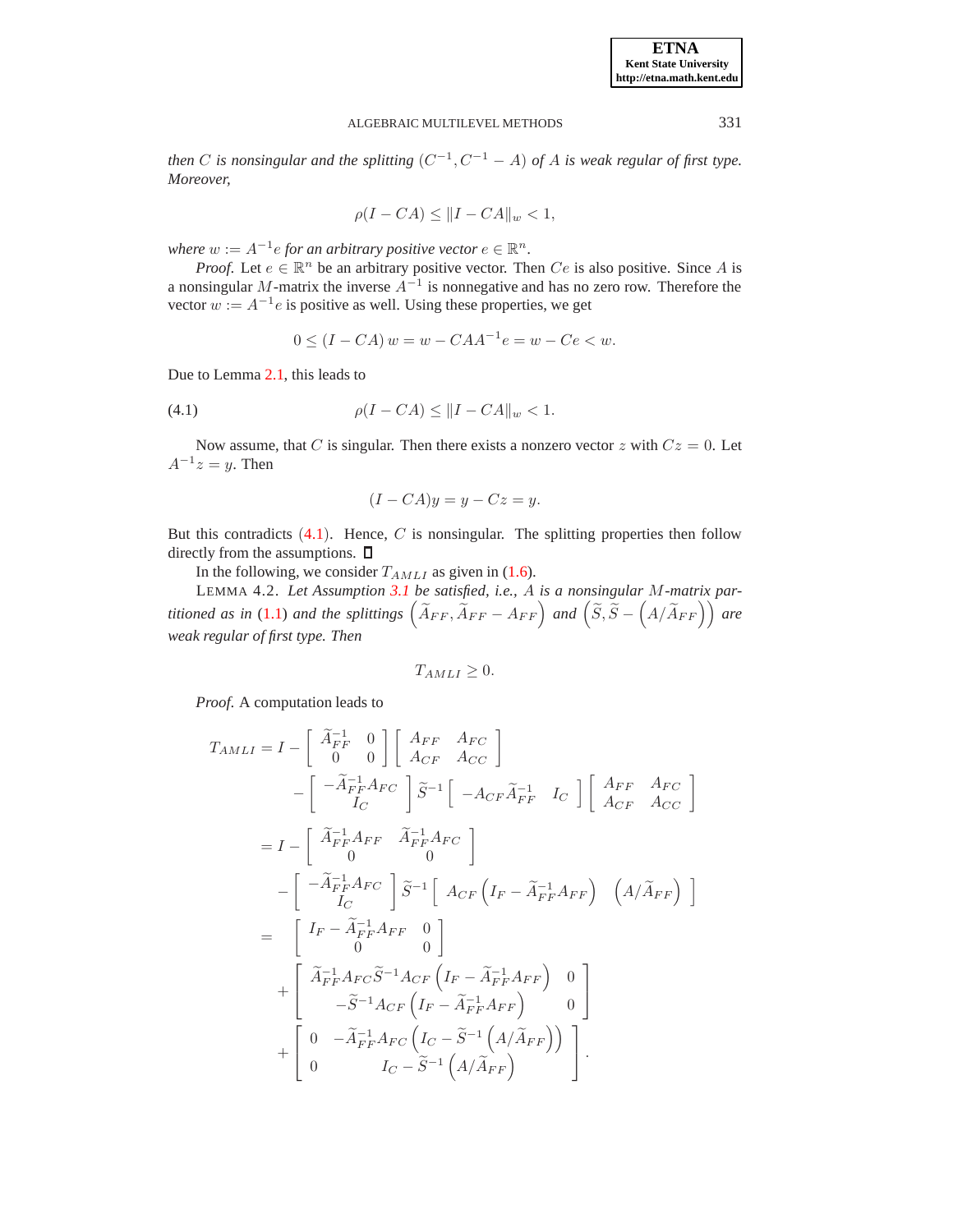Using the assumptions on the approximations,  $\widetilde{A}_{FF}$  and  $\widetilde{S}$ , and the sign pattern of the M-matrix A, we get that  $T_{AMLI}$  is nonnegative.  $\square$ 

<span id="page-9-0"></span>Lemma [4.2](#page-8-1) provides sufficient conditions for the non-negativity of the AMLI iteration matrix. This powerful property will be used in the convergence analysis below.

THEOREM 4.3. *Let Assumption [3.1](#page-5-1) be satisfied, i.e.,* A *is a nonsingular* M*-matrix partitioned as in* [\(1.1\)](#page-1-2) *and the splittings*  $(\widetilde{A}_{FF}, \widetilde{A}_{FF} - A_{FF})$  *and*  $(\widetilde{S}, \widetilde{S} - (A/\widetilde{A}_{FF}))$  *are weak regular of first type. Then*

$$
\rho(T_{AMLI}) \leq ||T_{AMLI}||_w < 1,
$$

 $where w = A^{-1}e$  *for an arbitrary positive vector*  $e$ *. Moreover,*  $T_{AMLI}$  *is induced by a weak regular splitting of first type, i.e.,*

$$
T_{AMLI} = I - C_{AMLI}A,
$$

where  $C_{AMLI}$  is nonsingular and  $(C_{AMLI}^{-1}, C_{AMLI}^{-1} - A)$  is a weak regular splitting of first *type of* A*.*

*Proof.* In order to use Proposition [4.1](#page-7-2) we first write  $T_{AMLI}$  as  $T_{AMLI} = I - C_{AMLI}A$ . We then establish that  $I - C_{AMLI}A$  satisfies the assumptions of Proposition [4.1.](#page-7-2)

By Lemma [4.2,](#page-8-1)  $T_{AMLI}$  is nonnegative. Thus it suffices to show that  $C_{AMLI}$  is nonnegative and  $C_{AMLI}$  has no zero row.

Since

$$
T_{AMLI} = I - \widetilde{P}^T \widetilde{S}^{-1} \widetilde{R} A - \hat{R}^T \widetilde{A}_{FF}^{-1} \hat{R} A = I - P_1 - P_2,
$$

the matrix  $C_{AMLI}$  is given by  $\tilde{P}^T \tilde{S}^{-1} \tilde{R} + \hat{R}^T \tilde{A}_{FF}^{-1} \hat{R}$ . With

<span id="page-9-1"></span>(4.2) 
$$
M_S := \hat{R}^T \widetilde{A}_{FF}^{-1} \hat{R} = \begin{bmatrix} \widetilde{A}_{FF}^{-1} & 0 \\ 0 & 0 \end{bmatrix},
$$

(4.3) 
$$
M_{CG} := \widetilde{P}^T \widetilde{S}^{-1} \widetilde{R} = \begin{bmatrix} -\widetilde{A}_{FF}^{-1} A_{FC} \\ I_C \end{bmatrix} \widetilde{S}^{-1} \begin{bmatrix} -A_{CF} \widetilde{A}_{FF}^{-1} & I_C \end{bmatrix},
$$

<span id="page-9-2"></span>we obtain

(4.4) 
$$
T_{AMLI} = I - (M_S + M_{CG}) A = I - C_{AMLI} A,
$$

where  $C_{AMLI} := M_S + M_{CG}$ .

Using the M-matrix and splitting properties, we see that both matrices  $M_S$  and  $M_{CG}$ are nonnegative. As a sum of two nonnegative matrices,  $C_{AMLI}$  is also nonnegative.

Since  $\widetilde{A}^{-1}_{FF}$  and  $\widetilde{S}^{-1}$  are the inverses of nonsingular matrices they do not have zero rows. Therefore, the first  $n_F$  rows of

$$
M_S = \left[ \begin{array}{cc} \widetilde{A}^{-1}_{FF} & 0 \\ 0 & 0 \end{array} \right]
$$

are not zero rows. Moreover, the last  $n<sub>C</sub>$  rows of

$$
M_{CG}=\left[\begin{array}{cc} \widetilde{A}^{-1}_{FF}A_{FC}\widetilde{S}^{-1}A_{CF}\widetilde{A}^{-1}_{FF} & -\widetilde{A}^{-1}_{FF}A_{FC}\widetilde{S}^{-1} \\ -\widetilde{S}^{-1}A_{CF}\widetilde{A}^{-1}_{FF} & \widetilde{S}^{-1} \end{array}\right]
$$

are not zero rows. Since  $M_{CG}$  and  $M_S$  are nonnegative and  $C_{AMLI} = M_{CG} + M_S$ , the matrix  $C_{AMLI}$  has no zero row.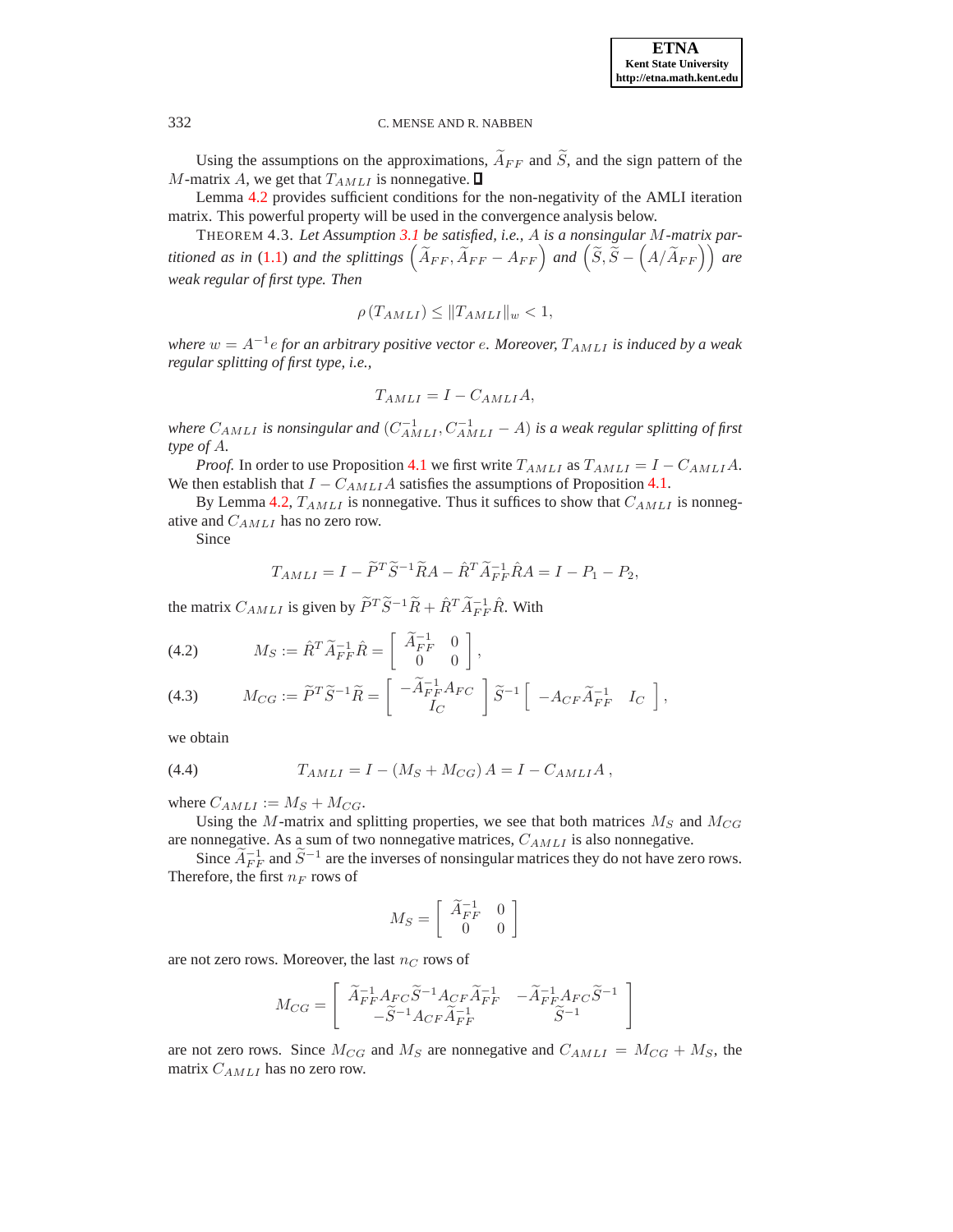With Lemma [4.2](#page-8-1) and Proposition [4.1,](#page-7-2) we obtain

$$
\rho(T_{AMILI}) \leq \|T_{AMILI}\|_w < 1. \quad \blacksquare
$$

Starting with an M-matrix A and approximations as in  $(3.1)$  and  $(3.2)$ , we proved convergence of the AMLI approach for a wide class of non-symmetric matrices. In the convergence proof the non-negativity of the iteration matrix  $T_{AMLI}$  was the major tool.

Next, we analyze the MAMLI iteration matrix as given in [\(1.7\)](#page-2-0). Before we consider the product  $(I - P_1)(I - P_2)$ , we take consider each factor separately. It is worth mentioning that not both factors  $(I - P_1)$  and  $(I - P_2)$  are nonnegative, in general. This is a major difference from the convergence analysis for special Schwarz methods given in [\[16,](#page-21-20) [8,](#page-21-21) [26\]](#page-22-10). While factor  $I - P_2$  is nonnegative the other factor  $I - P_1$  need not to be nonnegative; see Example [4.5.](#page-10-0)

<span id="page-10-1"></span>PROPOSITION 4.4. *Let* A *be a nonsingular* M*-matrix partitioned as in* [\(1.1\)](#page-1-2)*.* If  $\left(\widetilde{A}_{FF}, \widetilde{A}_{FF} - A_{FF}\right)$  is a weak regular splitting of  $A_{FF}$  of first type, then

 $I - P_2 \ge 0$  and  $||I - P_2||_w = 1$ ,

where  $w = A^{-1}e$  for an arbitrary positive vector  $e$ .

*Proof.* Using the splitting properties and the M-matrix sign pattern, we get that

$$
I - P_2 = I - \begin{bmatrix} \tilde{A}_{FF}^{-1} & 0 \\ 0 & 0 \end{bmatrix} \begin{bmatrix} A_{FF} & A_{FC} \\ A_{CF} & A_{CC} \end{bmatrix}
$$

$$
= \begin{bmatrix} I_F - \tilde{A}_{FF}^{-1} A_{FF} & -\tilde{A}_{FF}^{-1} A_{FC} \\ 0 & I_C \end{bmatrix}
$$

is nonnegative.

Let *e* be an arbitrary positive vector. Since *A* is a nonsingular *M*-matrix,  $w = A^{-1}e$  is also positive. With  $\widetilde{A}^{-1}_{FF} \geq 0$ , we obtain

$$
0 \leq (I - P_2)w = \left(I - \begin{bmatrix} \widetilde{A}_{FF}^{-1} & 0\\ 0 & 0 \end{bmatrix} A\right) A^{-1}e = w - \begin{bmatrix} \widetilde{A}_{FF}^{-1} & 0\\ 0 & 0 \end{bmatrix} e \leq w.
$$

Using Lemma [2.1,](#page-4-1) we get  $||I - P_2||_w \le 1$ . However, since the last components of  $(I - P_2)w$ and  $w$  are the same, it holds that

$$
||I - P_2||_w = \sup_{||x||_w = 1} ||(I - P_2)x||_w \ge ||(I - P_2)w||_w = \max_i \frac{((I - P_2)w)_i}{w_i} \ge 1.
$$

<span id="page-10-0"></span>This leads to

$$
||I - P_2||_w = 1. \quad \Box
$$

EXAMPLE 4.5. Consider the matrix

$$
A = \left[ \begin{array}{rrrr} 2 & -1 & 0 & 0 \\ -1 & 2 & -1 & 0 \\ 0 & -1 & 2 & -1 \\ 0 & 0 & -1 & 2 \end{array} \right] \quad \begin{array}{c} n_F \\ n_F \\ n_C \end{array}
$$

and partition it as indicated. We use the approximations

$$
\widetilde{A}_{FF} = \begin{bmatrix} 2 & 0 \\ 0 & 2 \end{bmatrix} \quad \text{and} \quad \widetilde{S} = \begin{bmatrix} \frac{3}{2} & 0 \\ 0 & 2 \end{bmatrix}.
$$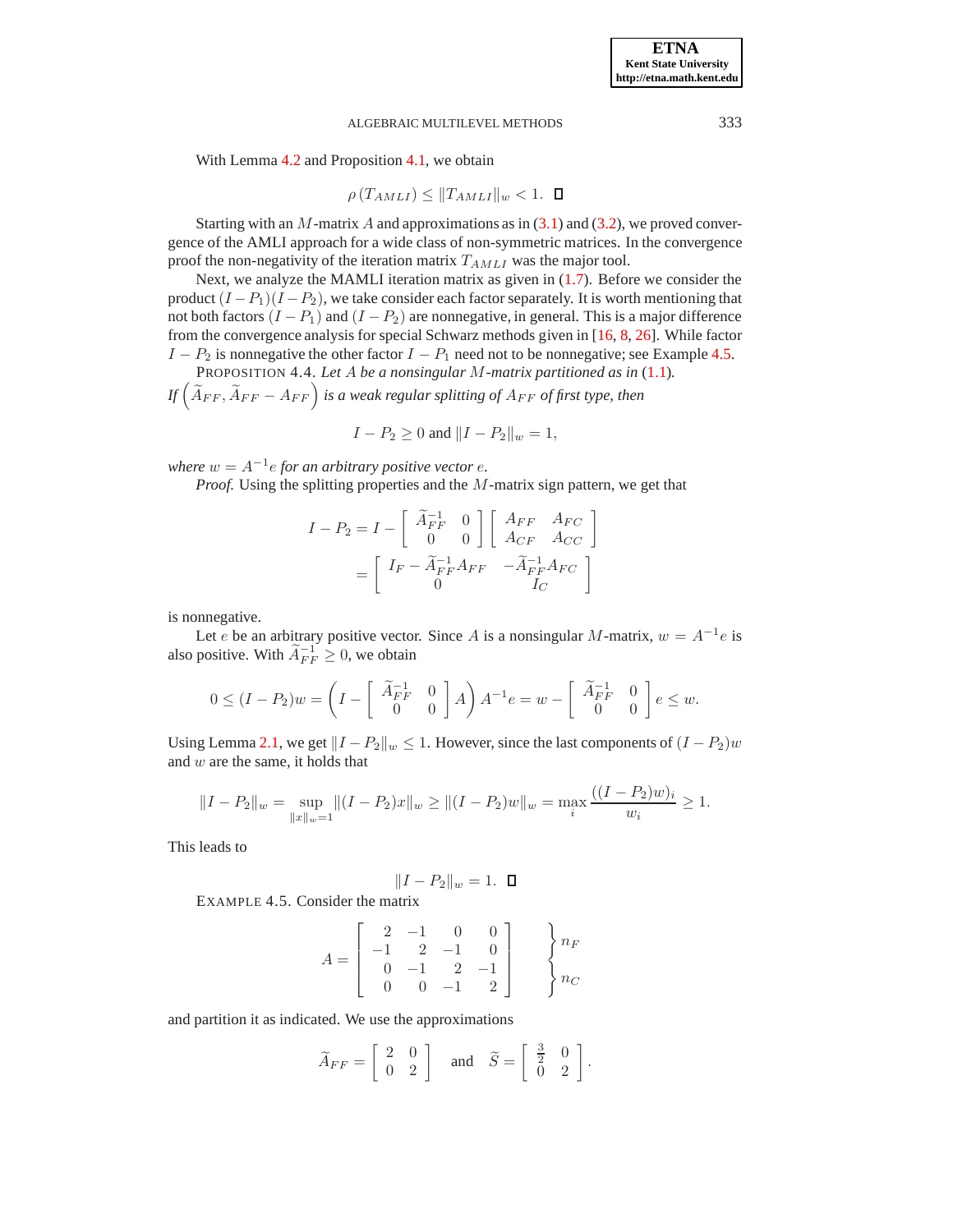These approximations fulfill [\(3.1\)](#page-5-3) and [\(3.2\)](#page-5-4). Then  $I - P_1$  is given by

<span id="page-11-0"></span>
$$
I - P_1 = \frac{1}{6} \left[ \begin{array}{rrrr} 6 & 0 & 0 & 0 \\ 1 & 6 & -3 & 2 \\ 2 & 0 & 0 & 4 \\ 0 & 0 & 3 & 0 \end{array} \right].
$$

Although  $(I - P_1)$  is not nonnegative in general, we are able to establish the nonnegativity of the MAMLI iteration matrix.

LEMMA 4.6. *Let Assumption [3.2](#page-5-2) be satisfied, i.e.,* A *is a nonsingular* M*-matrix partitioned as in* [\(1.1\)](#page-1-2) *and the splittings*  $(\widetilde{A}_{FF}, \widetilde{A}_{FF} - A_{FF})$  *and*  $(\widetilde{S}, \widetilde{S} - \widetilde{R}A\widetilde{P}^{T})$  *are weak regular of first type. Then*  $T_{MAMLI} \geq 0$ .

*Proof*. A computation leads to

$$
T_{MAMLI} = \left(I - \left[\begin{array}{c} -\tilde{A}_{FF}^{+}A_{FC} \end{array}\right] \tilde{S}^{-1} \left[-A_{CF}\tilde{A}_{FF}^{-1} \right] I_{C}\right] \left[\begin{array}{c} A_{FF} & A_{FC} \ A_{CF} & A_{CC} \end{array}\right]\right) \n\cdot \left(I - \left[\begin{array}{c} \tilde{A}_{FF}^{-1} & 0 \ 0 & 0 \end{array}\right] \left[\begin{array}{c} A_{FF} & A_{FC} \ A_{CF} & A_{CC} \end{array}\right]\right) \n= I - \left[\begin{array}{c} \tilde{A}_{FF}^{-1}A_{FF} & \tilde{A}_{FF}^{-1}A_{FC} \ A_{CF} & \tilde{A}_{CF}^{-1}A_{FC} \end{array}\right] \n\cdot \left[\begin{array}{c} A_{FF} & A_{FC} \ B_{CF} & A_{CC} \end{array}\right] \tilde{S}^{-1} \left[-A_{CF}\left(2I - \tilde{A}_{FF}^{-1}A_{FF}\right) \tilde{A}_{FF}^{-1} \right] I_{C}\right] \n\cdot \left[\begin{array}{c} A_{FF} & A_{FC} \ A_{CF} & A_{CC} \end{array}\right] \n= I - \left[\begin{array}{c} \tilde{A}_{FF}^{-1}A_{FF} & \tilde{A}_{FF}^{-1}A_{FC} \ B_{CF} & \tilde{A}_{FF}^{-1}A_{FF} \end{array}\right]^{2} \tilde{R}A\tilde{P}^{T} \end{array}\right] \n= I - \left[\begin{array}{c} \tilde{A}_{FF}^{-1}A_{FF} & \tilde{A}_{FF}^{-1}A_{FC} \ A_{CF}\left(I_{F} - \tilde{A}_{FF}^{-1}A_{FF}\right)^{2} & 0 \end{array}\right] \n- \left[\begin{array}{c} -\tilde{A}_{FF}^{-1}A_{FC} & \tilde{S}^{-1} \left[\begin{array}{c} A_{CF} \left(I_{F} - \tilde{A}_{FF}^{-1}A_{FF}\right)^{2} & 0 \end{array}\right] \right. \n= \left[\begin{array}{c} I_{F} - \tilde{A}_{FF}^{-1}A_{FF} & 0 \ B_{CF} \end{array}\right] \tilde{S}^{-1} \left[\begin{array
$$

Using the assumption on the approximations  $\widetilde{A}_{FF}$  and  $\widetilde{S}$  and the sign pattern of the M-matrix A, we get that  $T_{MAMLI}$  is nonnegative.  $\square$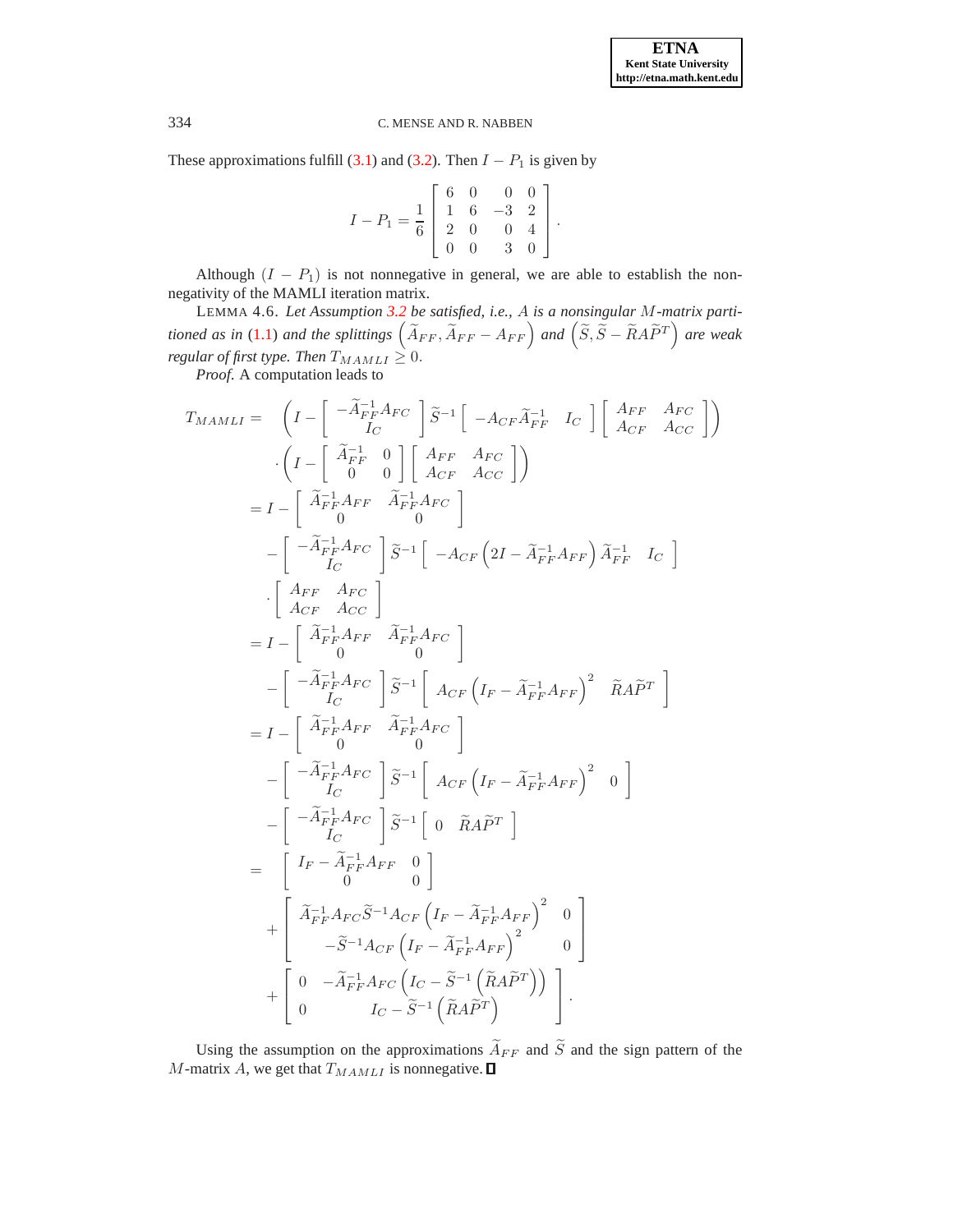Due to Proposition [3.3,](#page-6-1) Assumption [3.1](#page-5-1) also leads to a nonnegative matrix  $T_{MAMLI}$ . Next we prove the convergence of the MAMLI method.

<span id="page-12-1"></span>THEOREM 4.7. *Let Assumption [3.2](#page-5-2) be satisfied, i.e.,* A *is a nonsingular* M*-matrix partitioned as in* [\(1.1\)](#page-1-2) *and the splittings*  $(\widetilde{A}_{FF}, \widetilde{A}_{FF} - A_{FF})$  *and*  $(\widetilde{S}, \widetilde{S} - \widetilde{R}A\widetilde{P}^T)$  *are weak regular of first type. Then*

$$
\rho(T_{MAMLI}) \leq ||T_{MAMLI}||_w < 1,
$$

*where*  $w = A^{-1}e$  for an arbitrary positive vector e. Moreover,  $T_{MAML}$  is induced by a *weak regular splitting of first type, i.e.,*

$$
T_{MAMLI} = I - C_{MAMLI}A,
$$

where  $C_{MAMLI}$  is nonsingular and  $(C_{MAMLI}^{-1}, C_{MAMLI}^{-1} - A)$  is a weak regular splitting *of first type of* A*.*

*Proof.* As in the proof of Theorem [4.3,](#page-9-0) we use Proposition [4.1.](#page-7-2) We first write  $T_{MAML}$  as  $T_{MAMLI} = I - C_{MAMLI}A$ . Then we establish that  $I - C_{MAMLI}A$  satisfies the assumptions of Proposition [4.1.](#page-7-2) Since with Lemma [4.6](#page-11-0)  $T_{MAMLI}$  is nonnegative, it suffices to show that  $C_{MAMLI}$  is nonnegative and  $C_{MAMLI}$  has no zero row. With

$$
T_{MAMLI} = (I - P_1)(I - P_2),
$$

where

$$
P_1 = \widetilde{P}^T \widetilde{S}^{-1} \widetilde{R} A \quad \text{and} \quad P_2 = \widehat{R}^T \widetilde{A}^{-1}_{FF} \widehat{R} A,
$$

we easily obtain

<span id="page-12-2"></span>(4.5) 
$$
T_{MAMLI} = I - P_1 - P_2 + P_1P_2
$$

$$
= I - (M_{CG} + M_S - M_{CG}AM_S)A
$$

$$
= I - C_{MAMLI}A,
$$

where

$$
C_{MAMLI} := M_{CG} + M_S - M_{CG}AM_S
$$

and  $M_S$  and  $M_{CG}$  are as in [\(4.2\)](#page-9-1) and [\(4.3\)](#page-9-1).

Next we show that  $C_{MAML}$  is a nonnegative matrix. As seen in the proof of Theo-rem [4.3,](#page-9-0) both matrices  $M_S$  and  $M_{CG}$  are nonnegative. For  $-M_{CG}AM_S$ , we obtain

<span id="page-12-3"></span>
$$
-M_{CG}AM_S = -\left[\begin{array}{c}\tilde{A}_{FF}^{-1}A_{FC} \\
I_C\n\end{array}\right]\tilde{S}^{-1}\left[-A_{CF}\tilde{A}_{FF}^{-1}I_C\n\right]\left[\begin{array}{cc}A_{FF} & A_{FC} \\
A_{CF} & A_{CC}\n\end{array}\right]\left[\begin{array}{cc}\tilde{A}_{FF}^{-1} & 0 \\
0 & 0\n\end{array}\right]
$$
  
(4.6) 
$$
= \left[\begin{array}{cc}\tilde{A}_{FF}^{-1}A_{FC}\tilde{S}^{-1}A_{CF}\left(I_F - \tilde{A}_{FF}^{-1}A_{FF}\right)\tilde{A}_{FF}^{-1} & 0 \\
-\tilde{S}^{-1}A_{CF}\left(I_F - \tilde{A}_{FF}^{-1}A_{FF}\right)\tilde{A}_{FF}^{-1} & 0\n\end{array}\right].
$$

<span id="page-12-0"></span>Using the M-matrix and splitting properties, we obtain that  $-M_{CG}AM_S$  is nonnegative. Consequently,

$$
(4.7) \tC_{MAMLI} = M_{CG} + M_S + (-M_{CG}AM_S)
$$

is also nonnegative.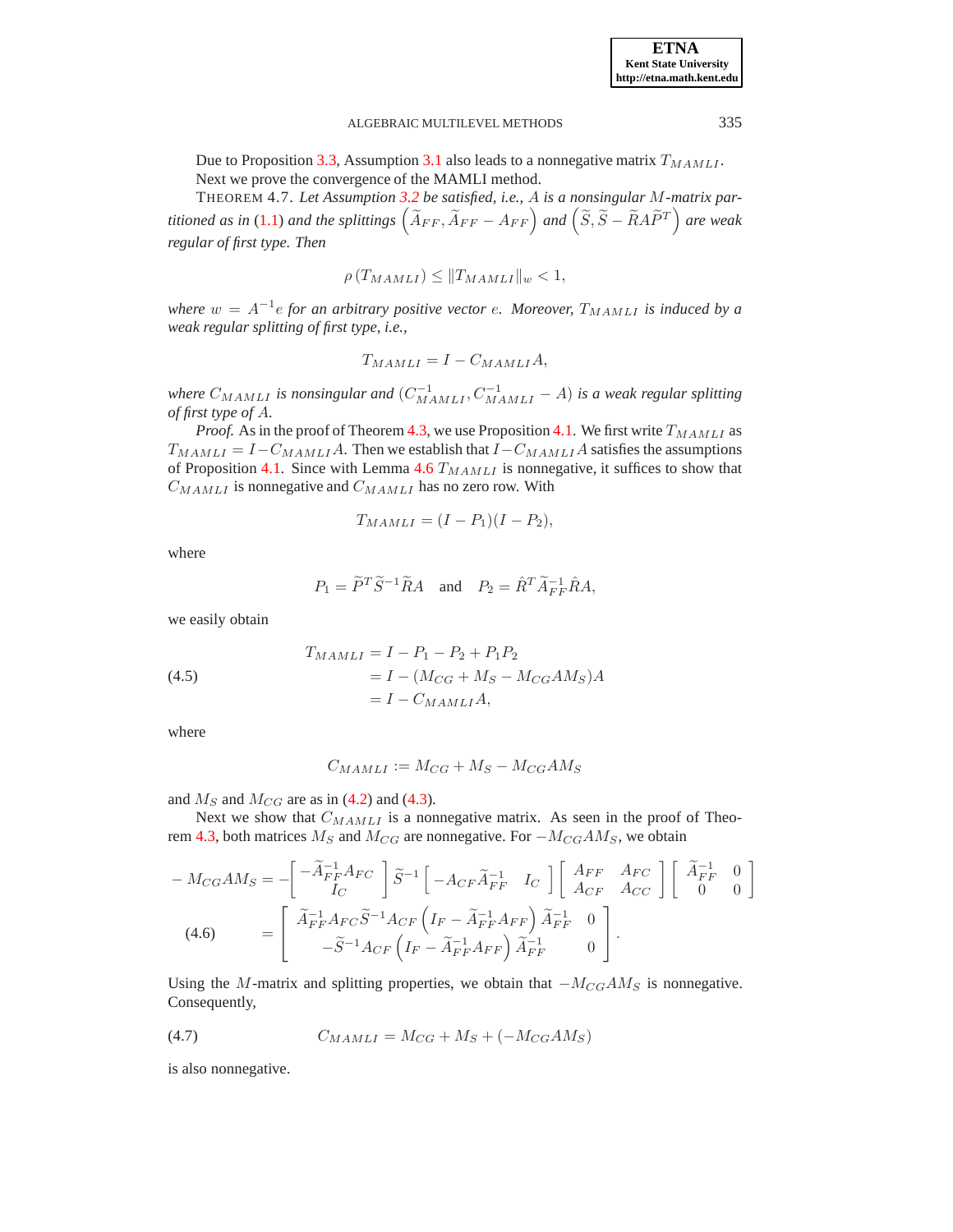Next, we prove that  $C_{MAMLI}$  has no zero row. We already established that all three terms of  $C_{MAMLI}$  in [\(4.7\)](#page-12-0) are nonnegative, so it suffices to prove that the term  $M_{CG} + M_S$ has no zero row. But this was already done in the proof of Theorem [4.3.](#page-9-0) Now, using Proposition [4.1,](#page-7-2) we get that

$$
\rho(T_{MAMLI}) \leq ||T_{MAMLI}||_w < 1. \quad \Box
$$

Starting with an M-matrix A and approximations as in  $(3.1)$  and  $(3.2)$  or  $(3.3)$  and [\(3.4\)](#page-6-0), respectively, we proved convergence of the AMLI and the MAMLI method. As far as we know these are the first convergence results for these methods for a wide class of nonsymmetric matrices.

Next, we consider the RMAMLI iteration matrix as given in  $(1.8)$ 

$$
T_{RMAMLI} = (I - P_2)(I - P_1).
$$

Since

$$
T_{MAMLI} = (I - P_1)(I - P_2)
$$
 and  $T_{RMAMLI} = (I - P_2)(I - P_1)$ ,

we immediately obtain

$$
\rho(T_{RMAMLI}) = \rho(T_{MAMLI}).
$$

Thus, we have the following result.

COROLLARY 4.8. *If Assumption [3.2](#page-5-2) is satisfied, then*

$$
\rho(T_{RMAMLI}) < 1.
$$

Although the spectral radii of the iteration matrices of the RMAMLI and the MAMLI method are the same, there are significant differences in the structure of the iteration matrices. The iteration matrix of the RMAMLI method is not nonnegative in general as shown in the next example.

EXAMPLE 4.9. Consider the matrix used in Example [4.5](#page-10-0)

$$
A = \begin{bmatrix} 2 & -1 & 0 & 0 \\ -1 & 2 & -1 & 0 \\ 0 & -1 & 2 & -1 \\ 0 & 0 & -1 & 2 \end{bmatrix} . \qquad \begin{cases} n_F \\ n_C \end{cases}
$$

Again we use the approximations

$$
\widetilde{A}_{FF} = \left[ \begin{array}{cc} 2 & 0 \\ 0 & 2 \end{array} \right] \quad \text{and} \quad \widetilde{S} = \left[ \begin{array}{cc} \frac{3}{2} & 0 \\ 0 & 2 \end{array} \right],
$$

and we obtain

$$
T_{RAMLI} = \frac{1}{12} \left[ \begin{array}{rrrr} 1 & 6 & -3 & 2 \\ 8 & 0 & 0 & 4 \\ 4 & 0 & 0 & 8 \\ 0 & 0 & 6 & 0 \end{array} \right].
$$

Now we will analyze the SMAMLI iteration matrix as given in [\(1.9\)](#page-2-3),

$$
T_{SMAMLI} = (I - P_2)(I - P_1)(I - P_2).
$$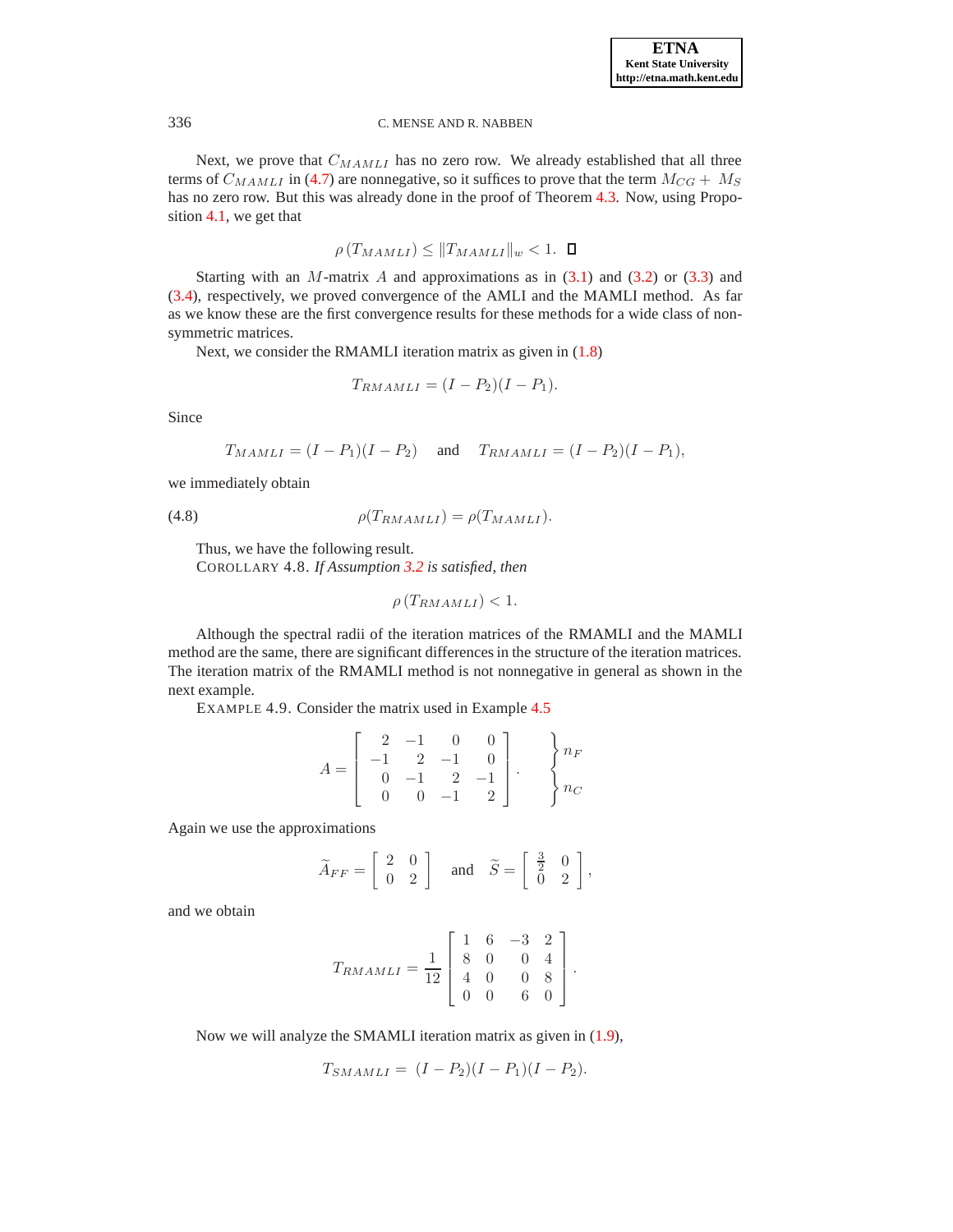THEOREM 4.10. *Let Assumption [3.2](#page-5-2) be satisfied. Then*

<span id="page-14-0"></span> $T_{SMAMLI} \geq 0$ , and  $\rho(T_{SMAMLI}) \leq ||T_{SMAMLI}||_w < 1$ ,

where  $w = A^{-1}e$  for an arbitrary positive vector  $e$ .

*Proof.* We easily obtain, using Lemma [4.6](#page-11-0) and Proposition [4.4,](#page-10-1) that

$$
(4.9) \tT_{SMAMLI} = (I - P_2)(I - P_1)(I - P_2) = (I - P_2)T_{MAMLI} \ge 0.
$$

With Theorem [4.7](#page-12-1) and Proposition [4.4,](#page-10-1) we get

$$
(4.10) \qquad \rho(T_{SMAMLI}) \leq \|T_{SMAMLI}\|_{w} \leq \|I - P_2\|_{w} \|T_{MAMLI}\|_{w} < 1. \quad \Box
$$

In the remainder of this section, we compare the SMAMLI, MAMLI, and AMLI methods with respect to the weighted maximum norm of their iteration matrices.

THEOREM 4.11. *Let Assumption [3.1](#page-5-1) be satisfied. Then*

$$
||T_{SMAMLI}||_{w} \le ||T_{MAMLI}||_{w} \le ||T_{AMLI}||_{w} < 1,
$$

where  $w = A^{-1}e$  for an arbitrary positive vector  $e$ .

*Proof.* The inequality  $||T_{AMLI}||_w < 1$  was proved in Theorem [4.3.](#page-9-0) As shown in [\(4.4\)](#page-9-2) and  $(4.5)$  we have

$$
T_{AMLI} = I - (M_S + M_{CG}) A
$$
  
\n
$$
T_{MAMLI} = I - (M_S + M_{CG} - M_{CG}AM_S) A
$$
  
\n
$$
= T_{AMLI} + M_{CG}AM_S A,
$$

where  $M<sub>S</sub>$  and  $M<sub>CG</sub>$  are defined in [\(4.2\)](#page-9-1) and [\(4.3\)](#page-9-1).

Due to Lemmas [4.2](#page-8-1) and [4.6,](#page-11-0) both iteration matrices are nonnegative. Since  $A$  is a  $M$ matrix and *e* is a positive vector,  $w = A^{-1}e$  is also positive. Therefore, both terms  $T_{AMLI}w$ and  $T_{MAMLI}$ *w* are positive.

As seen in [\(4.6\)](#page-12-3) the term  $-M_{CG}AM_S$  is nonnegative, so we obtain that the vector  $M_{CG}AM_S$ e has to be non-positive. Therefore,

$$
||T_{MAMLI}||_{w} = \max_{i=1...n} \frac{(T_{MAMLI}w)_{i}}{w_{i}}
$$
  
= 
$$
\max_{i=1...n} \frac{(T_{AMLI}w + M_{CGAMSAA^{-1}e})_{i}}{w_{i}}
$$
  
\$\leq ||T\_{AMLI}||\_{w}\$.

The remaining inequality  $||T_{SMAMLI}||_w \le ||T_{MAMLI}||_w$  follows directly from inequality  $(4.10)$ .  $\Box$ 

In the following, we establish a result for the AMLI, MAMLI, RMAMLI and SMAMLI methods. All these methods coincide if the block  $A_{FF}$  is inverted exactly, i.e.,  $A_{FF} = A_{FF}$ , independent of the quality of the approximation of the Schur complement  $S$ . This result holds for all system matrices A, symmetric or non-symmetric, and not for M-matrices only.

THEOREM 4.12. *Let* A *be a nonsingular matrix, which is partitioned in the following* 2 × 2 *block structure*

$$
A = \left[ \begin{array}{cc} A_{FF} & A_{FC} \\ A_{CF} & A_{CC} \end{array} \right].
$$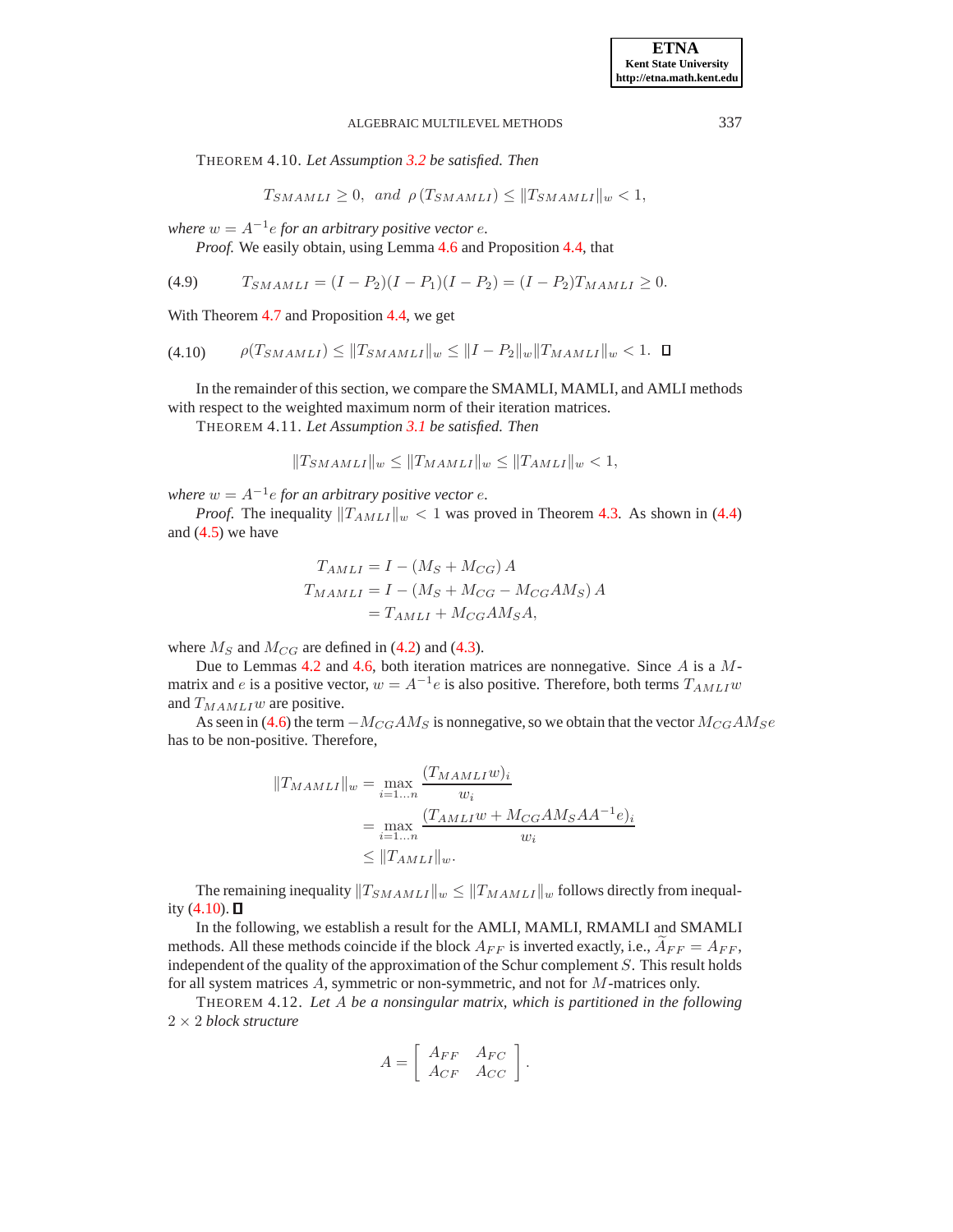*If*  $A_{FF}$  *is nonsingular and*  $\widetilde{A}_{FF} = A_{FF}$ *, then* 

$$
T_{AMLI} = T_{MAMLI} = T_{RMAMLI} = T_{SMAMLI}.
$$

*holds for any approximation*  $\widetilde{S}$  *of*  $(A/A_{FF})$ *. Proof.* We have, with [\(4.4\)](#page-9-2) and [\(4.5\)](#page-12-2),

$$
T_{AMLI} = I - (M_S + M_{CG}) A
$$
  

$$
T_{MAMLI} = I - (M_S + M_{CG} - M_{CG}AM_S) A.
$$

Similarly, we obtain for the RMAMLI and the SMAMLI method,

$$
T_{RMAMLI} = I - (M_S + M_{CG} - M_SAM_{CG}) A
$$
  
\n
$$
T_{SMAMLI} = I - (2M_S + M_{CG} - M_SAM_{CG} - M_SAM_S - M_{CGAM_S}) A
$$
  
\n
$$
+ M_SAM_{CGAM_S} A M_S A
$$

Computing the products shows that

$$
M_{CG}AM_S = M_SAM_{CG} = 0,
$$

and

$$
M_SAM_S = \left[ \begin{array}{cc} A_{FF}^{-1} & 0 \\ 0 & 0 \end{array} \right] = M_S.
$$

Hence,

$$
T_{AMLI} = T_{MAMLI} = T_{RMAMLI} = T_{SMAMLI}.
$$

<span id="page-15-0"></span>**5. Multilevel convergence results.** In Section [4,](#page-7-0) we proved convergence for two-level methods. Here we extend the convergence results to multilevel methods, i.e., the two-level AMLI or MAMLI technique is used recursively on different levels or different coarse grids. The so-called coarse grid system, the system that involves the Schur complement, is then solved or approximated by the AMLI or MAMLI approach again.

To prove convergence for the multilevel methods, we need the following preliminary results.

<span id="page-15-1"></span>LEMMA 5.1. Let  $\left(\widetilde{A}_{FF}, \widetilde{A}_{FF} - A_{FF}\right)$  be a weak regular splitting of first type of  $A_{FF}$ . *Then*

$$
\widetilde{B}_{FF}^{-1}:=2\widetilde{A}_{FF}^{-1}-\widetilde{A}_{FF}^{-1}A_{FF}\widetilde{A}_{FF}^{-1}
$$

*is nonsingular and the splitting*

$$
\left(\widetilde{B}_{FF}, \widetilde{B}_{FF} - A_{FF}\right)
$$

*of* AFF *is weak regular of first type.*

*Proof*. We have

$$
\begin{aligned} \widetilde{B}^{-1}_{FF} &= 2\widetilde{A}^{-1}_{FF} - \widetilde{A}^{-1}_{FF}A_{FF}\widetilde{A}^{-1}_{FF} \\ &= \underbrace{\widetilde{A}^{-1}_{FF}}_{\geq 0} + \underbrace{\left(I - \widetilde{A}^{-1}_{FF}A_{FF}\right)}_{\geq 0}\widetilde{A}^{-1}_{FF} \geq 0. \end{aligned}
$$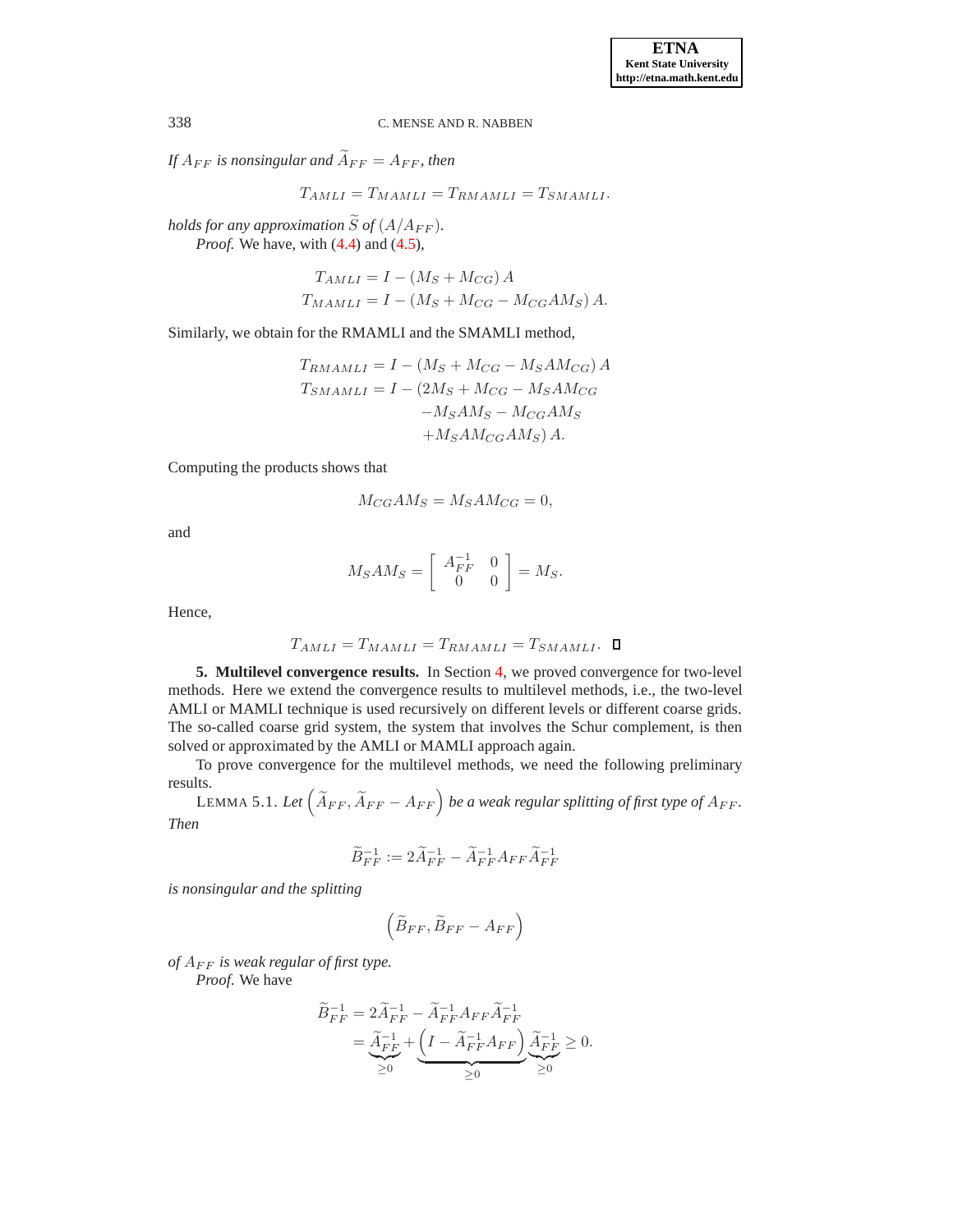

Thus,  $\widetilde{B}_{FF}^{-1}$  can be written as a sum of nonnegative terms. Since  $\widetilde{A}_{FF}^{-1}$  is nonsingular,  $\widetilde{A}_{FF}^{-1}$  has no zero row. Hence,  $\widetilde{B}_{FF}^{-1}$  has also no zero row. Moreover,

$$
I - \widetilde{B}_{FF}^{-1}A_{FF} = I - \left(2\widetilde{A}_{FF}^{-1} - \widetilde{A}_{FF}^{-1}A_{FF}\widetilde{A}_{FF}^{-1}\right)A_{FF}
$$
  
= 
$$
\underbrace{\left(I - \widetilde{A}_{FF}^{-1}A_{FF}\right)\left(I - \widetilde{A}_{FF}^{-1}A_{FF}\right)}_{\geq 0} \geq 0.
$$

Thus, we have shown that

- $\widetilde{B}_{FF}^{-1}$  is nonnegative,
- $I \widetilde{B}^{-1}_{FF}A_{FF}$  is nonnegative,
- $\widetilde{B}_{FF}^{-1}$  has no zero row.

<span id="page-16-0"></span>Hence, with Proposition [4.1](#page-7-2) the matrix  $\tilde{B}_{FF}^{-1}$  is nonsingular and  $(\tilde{B}_{FF}, \tilde{B}_{FF} - A_{FF})$  is a weak regular splitting of first type.  $\square$ 

THEOREM 5.2. *Let* A *be a nonsingular* M*-matrix partitioned as*

$$
A = \left[ \begin{array}{cc} A_{FF} & A_{FC} \\ A_{CF} & A_{CC} \end{array} \right]
$$

.

Let  $\left(\widetilde{A}_{FF}, \widetilde{A}_{FF} - A_{FF}\right)$  be a weak regular splitting of first type  $A_{FF}$ . Then

<span id="page-16-1"></span>
$$
A_{CC}, \left(A/\widetilde{A}_{FF}\right), \text{ and } \widetilde{R}A\widetilde{P}^T = \left[\begin{array}{cc} -A_{CF}\widetilde{A}_{FF}^{-1} & I \end{array}\right]A\left[\begin{array}{cc} -\widetilde{A}_{FF}^{-1}A_{FC} \\ I \end{array}\right]
$$

*are nonsingular* M*-matrices. Moreover,*

$$
(5.1) \qquad A_{CC} \geq \left(A/\widetilde{A}_{FF}\right) \geq \left[ \begin{array}{cc} -A_{CF}\widetilde{A}_{FF}^{-1} & I \end{array} \right] A \left[ \begin{array}{c} -\widetilde{A}_{FF}^{-1}A_{FC} \\ I \end{array} \right] \geq \left(A/A_{FF}\right).
$$

*Proof.* With Theorem [2.2,](#page-4-2) we have that  $A_{CC}$  is a nonsingular M-matrix.

Next, we consider  $(A/\widetilde{A}_{FF})$ . Since  $(\widetilde{A}_{FF}, \widetilde{A}_{FF} - A_{FF})$  is a weak regular splitting, we obtain with Lemma  $\hat{2.4}$  $\hat{2.4}$  $\hat{2.4}$  that

$$
0 \le \widetilde{A}^{-1}_{FF} \le A^{-1}_{FF}.
$$

Using the  $M$ -matrix structure of  $A$ , we get

$$
(A/A_{FF}) = A_{CC} - A_{CF} A_{FF}^{-1} A_{FC}
$$
  
\n
$$
\leq A_{CC} - A_{CF}^{-1} \widetilde{A}_{FF}^{-1} A_{CF} = (A/\widetilde{A}_{FF}).
$$
  
\n
$$
\leq A_{CC} - A_{CF}^{-1} \widetilde{A}_{FF}^{-1} A_{CF} = (A/\widetilde{A}_{FF}).
$$

Similarly,

$$
\left(A/\widetilde{A}_{FF}\right) = A_{CC} - \underbrace{A_{CF}}_{\leq 0} \underbrace{\widetilde{A}_{FF}^{-1}}_{\geq 0} \underbrace{A_{FC}}_{\leq 0} \leq A_{CC}.
$$

<span id="page-16-2"></span>Thus, we get the inequalities

(5.2) 
$$
A_{CC} \geq \left(A/\widetilde{A}_{FF}\right) \geq \left(A/A_{FF}\right).
$$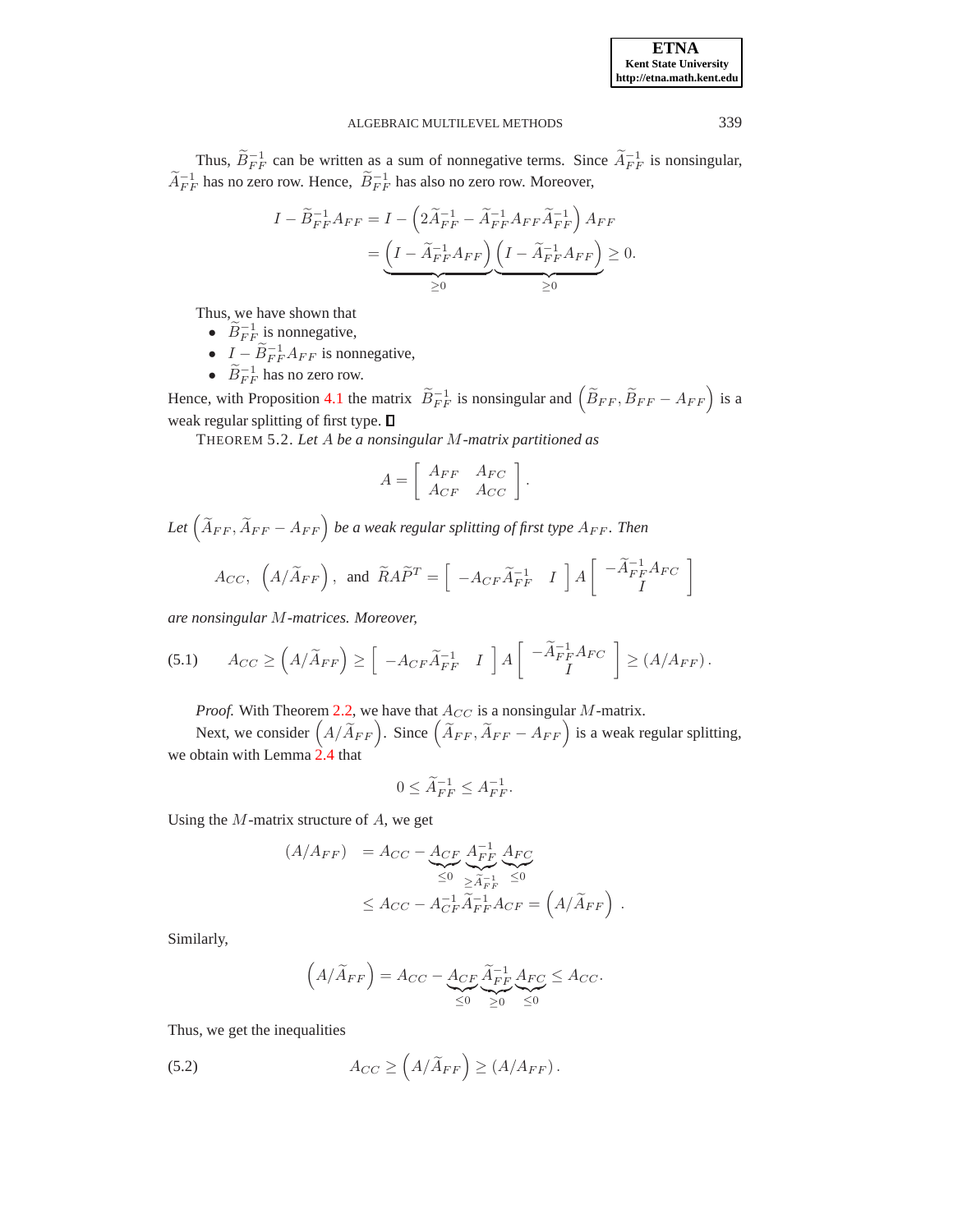By Theorem [2.2,](#page-4-2)  $A_{CC}$  is a nonsingular M-matrix and with Theorem [2.3](#page-4-3)  $(A/A_{FF})$  is a nonsingular M-matrix also. Hence, by Theorem [2.2,](#page-4-2) we obtain the desired property of  $(A/\widetilde{A}_{FF}).$ 

Next consider 
$$
\begin{bmatrix} -A_{CF}\tilde{A}_{FF}^{-1} & I \end{bmatrix} A \begin{bmatrix} -\tilde{A}_{FF}^{-1}A_{FC} \\ I \end{bmatrix}
$$
. We obtain  
\n
$$
\begin{bmatrix} -A_{CF}\tilde{A}_{FF}^{-1} & I \end{bmatrix} A \begin{bmatrix} -\tilde{A}_{FF}^{-1}A_{FC} \\ I \end{bmatrix} =
$$
\n
$$
= A_{CC} - A_{CF} \left( \tilde{A}_{FF}^{-1} + \tilde{A}_{FF}^{-1} - \tilde{A}_{FF}^{-1}A_{FF}\tilde{A}_{FF}^{-1} \right) A_{FC}
$$
\n
$$
= A_{CC} - A_{CF}\tilde{B}_{FF}^{-1}A_{FC} = \left( A/\tilde{B}_{FF} \right),
$$

where  $\widetilde{B}^{-1}_{FF} := \widetilde{A}^{-1}_{FF} + \widetilde{A}^{-1}_{FF} - \widetilde{A}^{-1}_{FF} A_{FF} \widetilde{A}^{-1}_{FF}.$ 

With Lemma [5.1,](#page-15-1)  $(\hat{\vec{B}}_{FF}, \hat{\vec{B}}_{FF} - A_{FF})$  is a weak regular splitting of first type. Hence, replacing  $\widetilde{A}_{FF}$  by  $\widetilde{B}_{FF}$  we can follow the above part of the proof. Therefore, we obtain that  $\left(A/\widetilde{B}_{FF}\right)=\left[\begin{array}{cc} -A_{CF}\widetilde{A}_{FF}^{-1} & I \end{array}\right]A$  $\begin{bmatrix} -\widetilde{A}^{-1}_{FF}A_{FC} \end{bmatrix}$ I 1 is a nonsingular  $M$ -matrix. Thus, we get the inequalities

<span id="page-17-0"></span>(5.3) 
$$
A_{CC} \geq \left[ -A_{CF} \widetilde{A}_{FF}^{-1} \quad I \right] A \left[ \begin{array}{c} -\widetilde{A}_{FF}^{-1} A_{FC} \\ I \end{array} \right] \geq (A/A_{FF}).
$$

Next, we prove [\(5.1\)](#page-16-1). We have

$$
\widetilde{B}_{FF}^{-1} = 2 \widetilde{A}_{FF}^{-1} - \widetilde{A}_{FF}^{-1} A_{FF} \widetilde{A}_{FF}^{-1} = \underbrace{\widetilde{A}_{FF}^{-1}}_{\geq 0} + \underbrace{\left(I - \widetilde{A}_{FF}^{-1} A_{FF}\right)}_{\geq 0} \underbrace{\widetilde{A}_{FF}^{-1}}_{\geq 0} \geq \widetilde{A}_{FF}^{-1}.
$$

Since A is an M-matrix, the blocks  $A_{CF}$  and  $A_{FC}$  are non-positive. Therefore

$$
\begin{bmatrix}\n-A_{CF}\widetilde{A}_{FF}^{-1} & I\n\end{bmatrix} A \begin{bmatrix}\n-\widetilde{A}_{FF}^{-1}A_{FC} \\
I\n\end{bmatrix} = A_{CC} - \underbrace{A_{CF}}_{\leq 0} \underbrace{\widetilde{B}_{FF}^{-1}}_{\geq \widetilde{A}_{FF}^{-1} \geq 0} \underbrace{A_{FC}}_{\leq 0}
$$
\n
$$
\leq A_{CC} - \underbrace{A_{CF}}_{\leq 0} \underbrace{\widetilde{A}_{FF}^{-1}}_{\geq 0} \underbrace{A_{FC}}_{\leq 0} = \left(A/\widetilde{A}_{FF}\right).
$$

Together with  $(5.2)$  and  $(5.3)$ , we then obtain  $(5.1)$ 

$$
A_{CC} \ge \left(A/\widetilde{A}_{FF}\right) \ge \left[ \begin{array}{cc} -A_{CF}\widetilde{A}_{FF}^{-1} & I \end{array} \right] A \left[ \begin{array}{c} -\widetilde{A}_{FF}^{-1}A_{FC} \\ I \end{array} \right] \ge \left(A/A_{FF}\right). \quad \Box
$$

Now, we turn to the multilevel methods. As mentioned in the beginning of this section, the coarse grid system is solved recursively with an iterative method, namely, the same method used for the original system. To describe the multilevel methods, we need also a hierarchy of matrices  $A^{(1)}, \ldots, A^{(L)}$ , where  $A^{(1)} = A$  and  $A^{(2)}$  is a  $n_c \times n_c$  matrix, etc.

First we consider the AMLI approach. Similarly to Assumption [3.1](#page-5-1) in the two-level case, we need assumptions for the approximations in the multilevel case.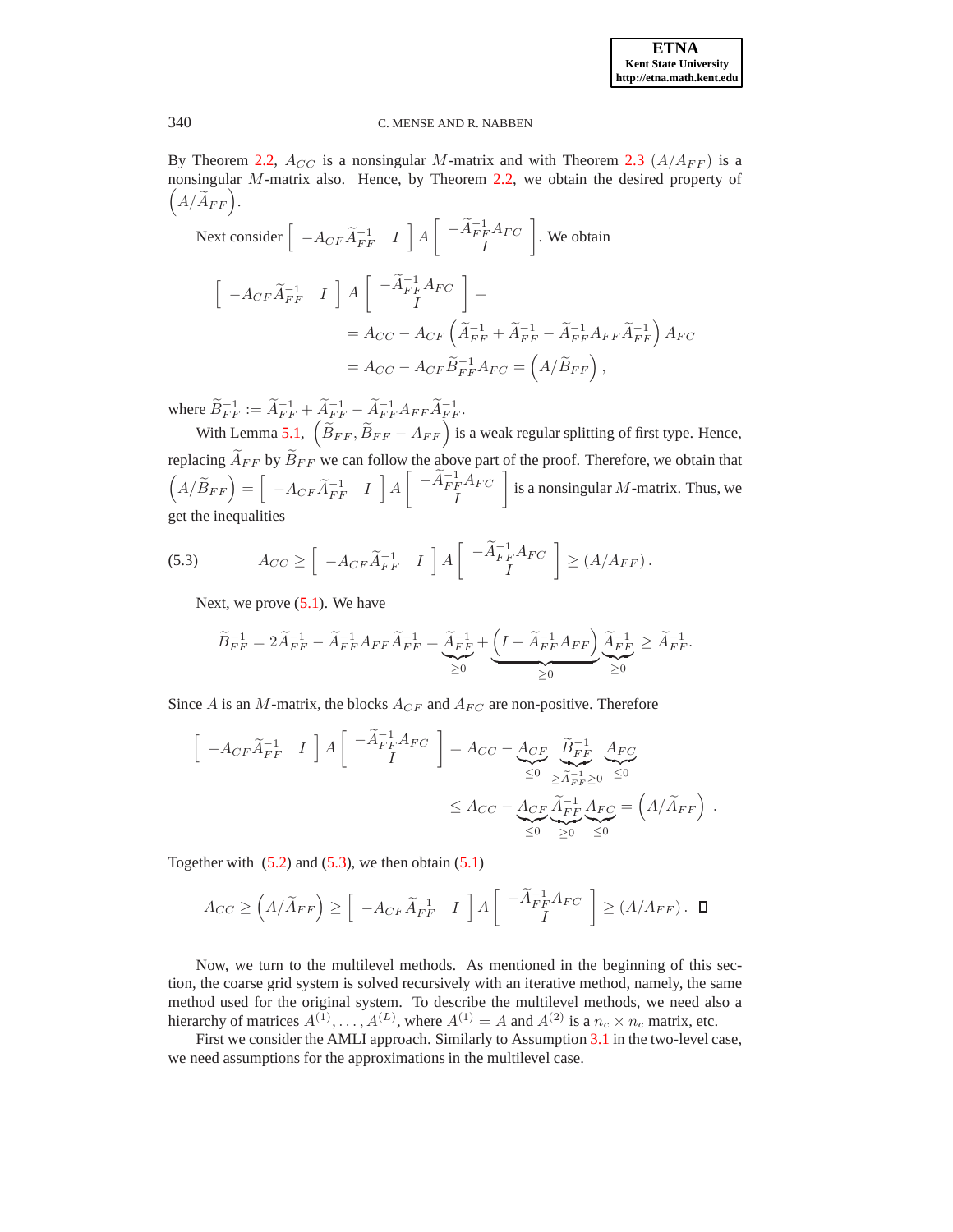<span id="page-18-0"></span>ASSUMPTION 5.3. Let  $A^{(1)} \in \mathbb{R}^{n \times n}$  be a nonsingular M-matrix. For  $l = 1, \ldots, L-1$ , *assume that*

•  $A^{(l)}$  is partitioned in the  $2 \times 2$  block structure

$$
A^{(l)} = \left[ \begin{array}{cc} A_{FF}^{(l)} & A_{FC}^{(l)} \\ A_{CF}^{(l)} & A_{CC}^{(l)} \end{array} \right],
$$

- $\left(\widetilde{A}_{FF}^{(l)},\widetilde{A}_{FF}^{(l)}-A_{FF}^{(l)}\right)$  is a weak regular splitting of first type,
- <span id="page-18-3"></span>•  $A^{(l+1)}$  *is given by*

$$
5.4)
$$

(5.4) 
$$
A^{(l+1)} = \left(A/\widetilde{A}_{FF}^{(l)}\right).
$$

*Moreover*  $(\widetilde{S}^{(L)}, \widetilde{S}^{(L)} - A^{(L)})$  is a weak regular splitting of first type.

Note that for  $L = 2$ , Assumption [5.3](#page-18-0) is nothing other than Assumption [3.1.](#page-5-1) We immediately obtain the following lemma.

LEMMA 5.4. If Assumption [5.3](#page-18-0) holds, all matrices  $A^{(l)}$ ,  $l = 1, \ldots, L$ , are nonsingular M*-matrices.*

*Proof.* The lemma can be proved by induction and Theorem [5.2.](#page-16-0)  $\square$ The multilevel AMLI iteration matrix  $T_{AMLI}^{M}$  is then given by

<span id="page-18-1"></span>
$$
T_{AMLI}^{M} = I - C_{AMLI}^{(1)} A^{(1)},
$$

where for  $l = 1, \ldots, L - 1$ ,

$$
C^{(l)}_{AMLI} := \left[ \begin{array}{cc} \widetilde{A}^{(l)^{-1}}_{FF} & 0 \\ 0 & 0 \end{array} \right] + \left[ \begin{array}{cc} -\widetilde{A}^{(l)^{-1}}_{FF} A^{(l)}_{FC} \\ I_C \end{array} \right] C^{(l+1)}_{AMLI} \left[ \begin{array}{cc} -A^{(l)}_{CF} \widetilde{A}^{(l)^{-1}}_{FF} & I_C \end{array} \right]
$$

<span id="page-18-2"></span>and  $C_{AMLI}^{(L)} := S^{(L)^{-1}}$ .

We obtain the following result.

THEOREM 5.5. *Let Assumption [5.3](#page-18-0) be satisfied. Then*

$$
\rho\left(T_{AMLI}^{M}\right) \leq \|I - C_{AMLI}^{(1)}A^{(1)}\|_{w} < 1.
$$

*Proof.* For level  $L - 1$ , we have

$$
C_{AMLI}^{(L-1)}:=\begin{bmatrix} \widetilde{A}_{FF}^{(L-1)-1} & 0\\ 0 & 0 \end{bmatrix} + \begin{bmatrix} -\widetilde{A}_{FF}^{(L-1)-1}A_{FC}^{(L-1)} \\ I_C \end{bmatrix} C_{AMLI}^{(L)} \begin{bmatrix} -A_{CF}^{(L-1)}\widetilde{A}_{FF}^{(L-1)-1} & I_C \end{bmatrix}.
$$

Since  $C_{AMLI}^{(L)} := \widetilde{S}^{(L)^{-1}}$ , we can apply Theorem [4.3.](#page-9-0) Thus  $(\widetilde{C}_{AMLI}^{(L)^{-1}}, \widetilde{C}_{AMLI}^{(L)^{-1}} - A^{(L)})$  is a weak regular splitting of first type, and since  $A^{(L-1)}$  is an M-matrix (see Lemma [5.4\)](#page-18-1) the assumptions of Theorem [4.3](#page-9-0) are satisfied. Thus, by Theorem [4.3,](#page-9-0)  $C_{AMLI}^{(L-1)}$  is nonsingular and  $\left(C_{AMLI}^{(L-1)^{-1}}, C_{AMLI}^{(L-1)^{-1}} - A^{(L-1)}\right)$  is a weak regular splitting of first type.

Repeating this procedure for level  $L - 2$  and all other levels, we obtain

$$
\rho\left(T_{AMLI}^{M}\right) \leq \|I - C_{AMLI}^{(1)}A^{(1)}\|_{w} < 1. \quad \Box
$$

Next, we consider the MAMLI method. Similarly to Section [4,](#page-7-0) we can use a weaker assumption for the approximations used in the MAMLI method.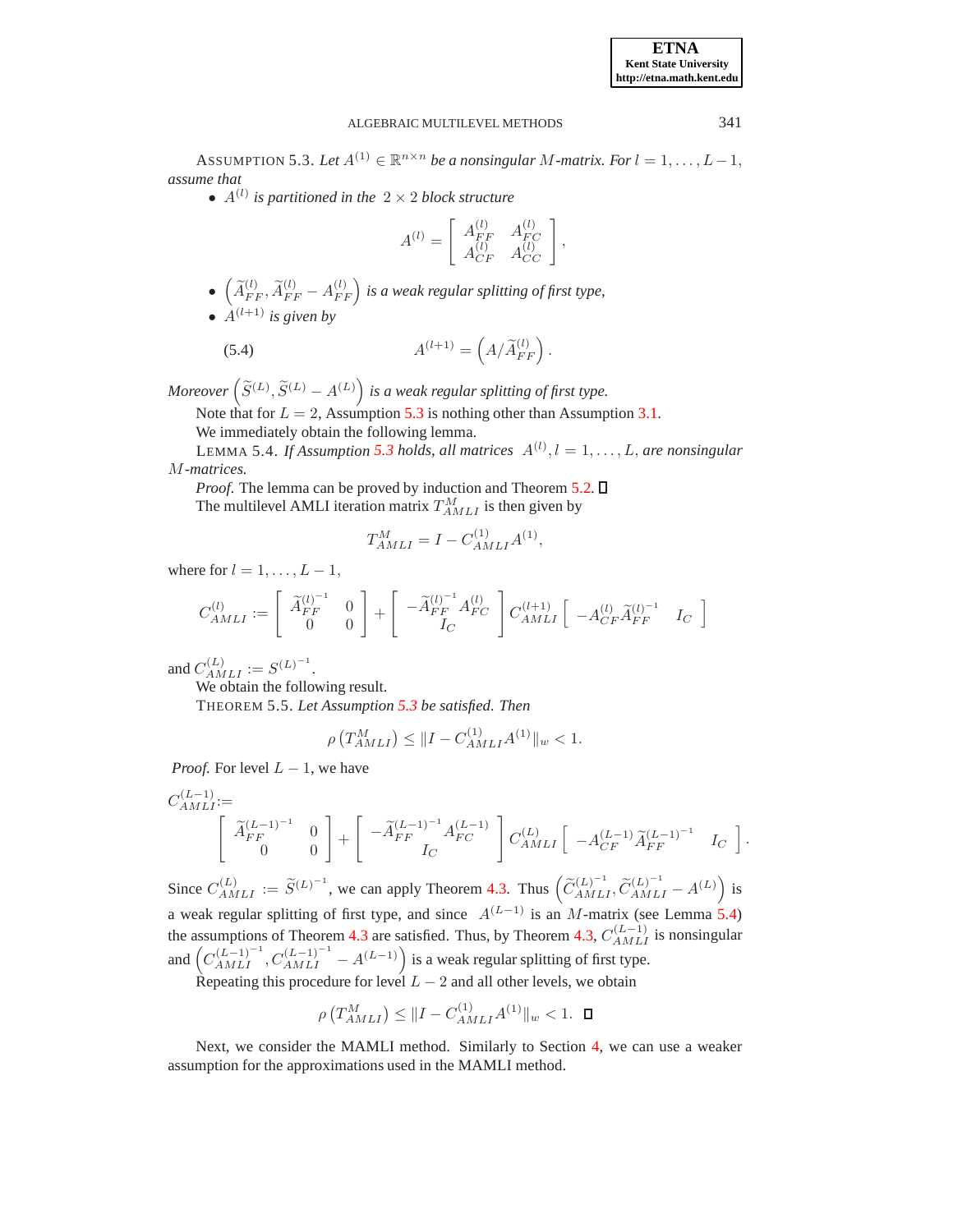<span id="page-19-0"></span>ASSUMPTION 5.6. Let  $A^{(1)} \in \mathbb{R}^{n \times n}$  be a nonsingular M-matrix. For  $l = 1, \ldots, L-1$ , *assume that*

•  $A^{(l)}$  is partitioned in the  $2 \times 2$  block structure

$$
A^{(l)} = \left[ \begin{array}{cc} A_{FF}^{(l)} & A_{FC}^{(l)} \\ A_{CF}^{(l)} & A_{CC}^{(l)} \end{array} \right] \; ,
$$

- $\left(\widetilde{A}_{FF}^{(l)},\widetilde{A}_{FF}^{(l)}-A_{FF}^{(l)}\right)$  is a weak regular splitting of first type,
- <span id="page-19-1"></span>•  $A^{(l+1)}$  *is given by*

(5.5) 
$$
A^{(l+1)} = \begin{bmatrix} -A_{CF}^{(l)} \tilde{A}_{FF}^{(l)^{-1}} & I \end{bmatrix} A^{(l)} \begin{bmatrix} -\tilde{A}_{FF}^{(l)^{-1}} A_{FC}^{(l)} \\ I \end{bmatrix}.
$$

*Moreover,*  $(\widetilde{S}^{(L)}, \widetilde{S}^{(L)} - A^{(L)})$  is a weak regular splitting of first type.

Again, note that for  $L = 2$  Assumption [5.6](#page-19-0) is nothing other than Assumption [3.2.](#page-5-2) We immediately obtain again

LEMMA 5.7. If Assumption [5.6](#page-19-0) holds, all matrices  $A^{(l)}$ ,  $l = 1, \ldots, L$ , are nonsingular M*-matrices.*

*Proof.* The lemma can be proved by induction and Theorem [5.2.](#page-16-0)  $\square$ 

The multilevel MAMLI method is then given by the iteration matrix

$$
T_{MAMLI}^{M} = I - C_{MAMLI}^{(1)} A^{(1)},
$$

where, for  $l = 1, \ldots, L - 1$ ,

$$
C_{MAMLI}^{(l)} := \begin{bmatrix} \tilde{A}_{FF}^{(l)^{-1}} & 0 \\ 0 & 0 \end{bmatrix} + \begin{bmatrix} -\tilde{A}_{FF}^{(l)^{-1}} A_{FC}^{(l)} \\ I_C \end{bmatrix} C_{MAMLI}^{(l+1)} \begin{bmatrix} -A_{CF}^{(l)} \tilde{A}_{FF}^{(l)^{-1}} & I_C \end{bmatrix} - \begin{bmatrix} -\tilde{A}_{FF}^{(l)^{-1}} A_{FC}^{(l)} \\ I_C \end{bmatrix} C_{MAMLI}^{(l+1)} \begin{bmatrix} -A_{CF}^{(l)} \tilde{A}_{FF}^{(l)^{-1}} & I_C \end{bmatrix} A^{(l)} \begin{bmatrix} \tilde{A}_{FF}^{(l)^{-1}} & 0 \\ 0 & 0 \end{bmatrix}
$$

and  $C_{MAMLI}^{(L)} := S^{(L)^{-1}}$ .

We now are able to prove the convergence of the multilevel MAMLI method. THEOREM 5.8. *Let Assumption [5.6](#page-19-0) be satisfied. Then*

$$
\rho\left(T_{MAMLI}^M\right) \leq \|I - C_{MAMLI}^{(1)}A^{(1)}\|_{w} < 1.
$$

*Proof*. The proof is similar to the proof of Theorem [5.5.](#page-18-2) Note, that with Theorem [5.2](#page-16-0) all  $A^{(l+1)}$  are M-matrices.  $\square$ 

In our two level convergence theorems, the assumptions for the approximations of the coarse grid system, i.e., the Schur complement, are expressed with the use of the original matrix A. In detail, we used  $(A/\tilde{A}_{FF})$  for the AMLI method and  $\tilde{R}\tilde{A}\tilde{P}^T$  for the MAMLI method; see [\(3.2\)](#page-5-4) in Assumption [3.1](#page-5-1) and [\(3.4\)](#page-6-0) in Assumption [3.2.](#page-5-2)

Thus for the multilevel convergence theorems above, we used the corresponding formulation for building the coarse matrices on each level, i.e.,

$$
A^{(l+1)} = \left(A/\widetilde{A}_{FF}^{(l)}\right)
$$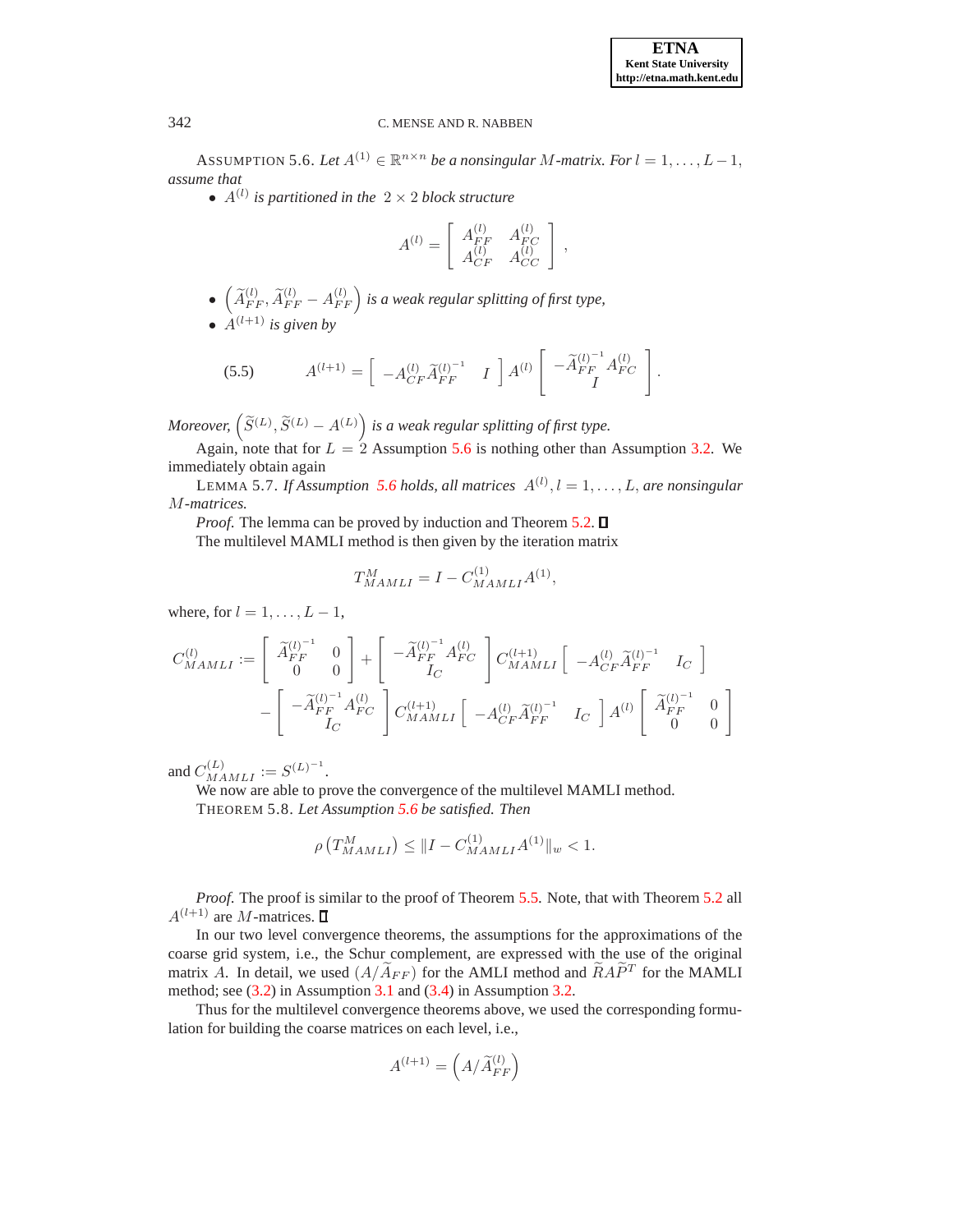for the AMLI method and

$$
A^{(l+1)} = \begin{bmatrix} -A_{CF}^{(l)} \widetilde{A}_{FF}^{(l)^{-1}} & I \end{bmatrix} A^{(l)} \begin{bmatrix} -\widetilde{A}_{FF}^{(l)^{-1}} A_{FC}^{(l)} \\ I \end{bmatrix}
$$

for the MAMLI method.

<span id="page-20-1"></span>However, with similar arguments as in the proofs of the two-level and the multilevel convergence theorems, one can prove the following results.

THEOREM 5.9. *Let Assumption [5.3](#page-18-0) be satisfied, except that* [\(5.4\)](#page-18-3) *is replaced by*

$$
A^{(l+1)} = A_{CC}^{(l)}.
$$

*Then*

$$
\rho\left(T_{AMLI}^M\right) \le \|I - C_{AMLI}^{(1)}A^{(1)}\|_w < 1.
$$

*Proof.* Obviously, all matrices  $A^{(l+1)}$  are nonsingular M-matrices.

The proof for the multilevel method is based on the proof for the two-level method. Thus, for the two-level method we assume, that  $\tilde{A}_{FF}$  and  $\tilde{S}$  are chosen such that the splitting  $(\widetilde{A}_{FF}, \widetilde{A}_{FF} - A_{FF})$  is weak regular of first type and that the splitting

<span id="page-20-0"></span>(5.6) 
$$
\left(\widetilde{S}, \widetilde{S} - A_{CC}\right)
$$
 is weak regular of first type.

We omit the level indices here.

Using  $I - \tilde{S}^{-1} A_{CC} \geq 0$ , we get

$$
I - \tilde{S}^{-1}(A/\tilde{A}_{FF}) = I - \tilde{S}^{-1}(A_{CC} - A_{CF}\tilde{A}_{FF}^{-1}A_{FC})
$$
  
=  $I - \tilde{S}^{-1}A_{CC} + \tilde{S}^{-1}(A_{CF}\tilde{A}_{FF}^{-1}A_{FC})$   
 $\geq 0.$ 

Thus,  $(\widetilde{S}, \widetilde{S} - (A/\widetilde{A}_{FF}))$  is a weak regular splitting. Therefore, the assumptions of Theorems [4.2](#page-8-1) and [4.3](#page-9-0) are fulfilled and we can follow their proofs. Hence, we obtain that the new iteration matrix  $\hat{T}_{AMLI}$ , that is built by using the approximations [\(5.6\)](#page-20-0), is nonnegative. Moreover, we also have  $\rho(\hat{T}_{AMLI}) < 1$  and  $\hat{T}_{AMLI}$  is induced by a weak regular splitting  $(\hat{C}_{AMLI^{-1}}, \hat{C}_{AMLI}^{-1} - A).$ 

We can then follow the proof of Theorem [5.5](#page-18-2) to establish the convergence of the multilevel method.

Moreover, we have for the MAMLI method.

THEOREM 5.10. *Let Assumption [5.6](#page-19-0) be satisfied, except that* [\(5.5\)](#page-19-1) *is replaced by*

$$
A^{(l+1)} = A_{CC}^{(l)}
$$

*or*

$$
A^{(l+1)} = \left(A/\widetilde{A}_{FF}^{(l)}\right).
$$

*Then*

$$
\rho\left(T_{MAMLI}^M\right) \le \|I - C_{MAMLI}^{(1)}A^{(1)}\|_{w} < 1.
$$

*Proof.* The proof is similar to the proof of Theorem [5.9.](#page-20-1)  $\Box$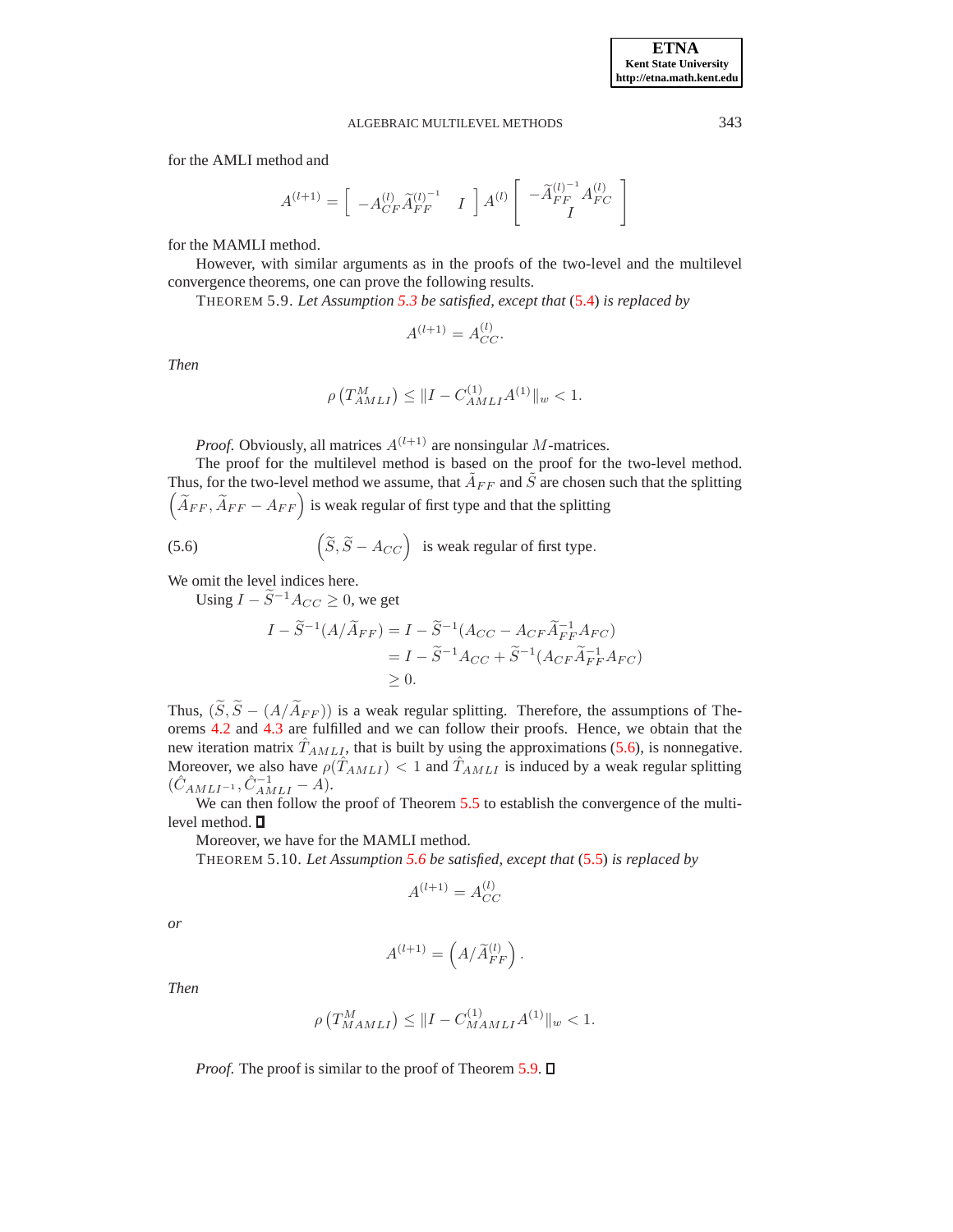**6. Conclusion.** In this paper we analyzed algebraic multilevel methods applied to nonsymmetric M-matrices. We considered two types of AMG methods, the AMLI approach and the MAMLI method. We established convergence results for these methods used as solvers applied to non-symmetric  $M$ -matrices. Moreover, we gave some algebraic properties of these methods and the corresponding iteration matrices and splittings.

**Aknowledgment.** We would like to thank the referees for helpful comments.

#### REFERENCES

- <span id="page-21-10"></span><span id="page-21-7"></span>[1] O. AXELSSON, *Stabilization of algebraic multilevel iteration methods*, Numer. Algorithms, 21 (1999), pp. 23– 47.
- [2] O. AXELSSON AND M. NEYTCHEVA, *Algebraic multilevel iteration method for Stieltjes matrices*, Numer. Linear Algebra Appl., 1 (1994), pp. 213–236.
- <span id="page-21-11"></span>[3] O. AXELSSON AND A. PADIY, *On the additive version of the algebraic multilevel iteration method for anisotropic elliptic problems*, SIAM J. Sci. Comput., 20 (1999), pp. 1807–1830.
- <span id="page-21-5"></span>[4] O. AXELSSON AND P. VASSILEVSKI, *Algebraic Multilevel Preconditioning Methods, I*, Numer. Math., 56 (1989), pp. 157–177.
- <span id="page-21-17"></span><span id="page-21-6"></span>[5] , *Algebraic Multilevel Preconditioning Methods, II*, SIAM J. Numer. Anal., 27 (1990), pp. 1569–1590.
- -, Variable-step multilevel preconditioning methods, I: self-adjoint and positive definite elliptic prob*lems*, Numer. Linear Algebra Appl., 1 (1994), pp. 75–101.
- <span id="page-21-21"></span><span id="page-21-8"></span>[7] R. BANK AND C. WAGNER, *Multilevel ILU decomposition*, Numer. Math., 82 (1999), pp. 543–576.
- [8] M. BENZI, A. FROMMER, R. NABBEN, AND D. SZYLD, *Algebraic theory of multiplicative Schwarz methods*, Numer. Math., 89 (2001), pp. 605–639.
- <span id="page-21-1"></span>[9] A. BERMAN AND R. J. PLEMMONS, *Nonnegative Matrices in the Mathematical Sciences*, Academic Press, New York, 1979.
- <span id="page-21-14"></span>[10] J. BRAMBLE AND J. PASCIAK, *New estimates for multilevel algorithms including the* V *-cycle*, Math. Comp, 202 (1993), pp. 447–471.
- <span id="page-21-4"></span>[11] A. BRANDT, *General highly accurate algebraic coarsening*, Electron. Trans. Numer. Anal., 10 (2000), pp. 1– 20,

<http://etna.math.kent.edu/vol.10.2000/pp1-20.dir/pp1-20.html>.

- <span id="page-21-0"></span>[12] A. BRANDT, S. MCCORMICK, AND J. RUGE, *Algebraic multigrid (AMG) for sparse matrix equations*, in Sparsity and Its Applications (Loughborough, 1983), Cambridge Univ. Press, Cambridge, 1985, pp. 257– 284.
- <span id="page-21-18"></span>[13] R. FALGOUT AND P. VASSILEVSKI,*On generalizing the AMG framework*, SIAM J. Numer. Anal., 42 (2004), pp. 1669–1693.
- <span id="page-21-19"></span>[14] R. FALGOUT, P. VASSILEVSKI, AND L. ZIKATANOV, *On two-grid convergence estimates*, Numer. Linear Algebra Appl., 12 (2005), pp. 471–494.
- <span id="page-21-22"></span>[15] A. FROMMER, H. SCHWANDT, AND D. SZYLD, *Asynchronous weighted additive Schwarz methods*, Electron. Trans. Numer. Anal., 5 (1997), pp. 48–61.

<http://etna.math.kent.edu/vol.5.1997/pp48-61.dir/pp48-61.html>.

- <span id="page-21-20"></span>[16] A. FROMMER AND D. SZYLD, *An algebraic convergence theory for restricted additive Schwarz methods using weighted max norms*, SIAM J. Numer. Anal., 39 (2001), pp. 463–479.
- <span id="page-21-12"></span>[17] M. GRIEBEL AND P. OSWALD, *On the abstract theory of additive and multiplicative Schwarz algorithms*, Numer. Math., 70 (1995), pp. 163–180.
- <span id="page-21-15"></span>[18] W. HACKBUSCH, *Multigrid Methods and Applications*, Vol. 4 of Springer Series in Computational Mathematics, Springer, Berlin, 1985.
- <span id="page-21-9"></span><span id="page-21-2"></span>[19] W. HACKBUSCH, *Iterative Solution of Large Sparse Systems of Equations*, Springer, New York, 1994.
- [20] A. N. LANGVILLE AND C. D. MEYER, *Google's PageRank and Beyond: the Science of Search Engine Rankings*, Princeton University Press, Princeton, NJ, 2006.
- <span id="page-21-16"></span>[21] S. MACLACHLAN, T. MANTEUFFEL, AND S. MCCORMICK, *Adaptive reduction-based AMG*, Numer. Linear Algebra Appl., 13 (2006), pp. 599–620.
- <span id="page-21-3"></span>[22] S. MARGENOV, L. XANTHIS, AND L. ZIKATANOV, *On the optimality of the semi-coarsening AMLI algorithm*, in Iterative Methods in Linear Agebra II, Vol. 3 of IMACS Series in Computational and Applied Mathematics, NJ, 1995, pp. 254–269.
- <span id="page-21-23"></span>[23] J. MEIJERINK AND H. V. DER VORST, *An iterative solution method for linear systems of which the coefficient matrix is a symmetric M-matrix*, Math. Comp., 31 (1977), pp. 148–162.
- <span id="page-21-13"></span>[24] C. MENSE, *Algebraic Schwarz methods using Schur complements*, Diploma thesis, Fakultät für Mathematik, Universität Bielefeld, 2002.